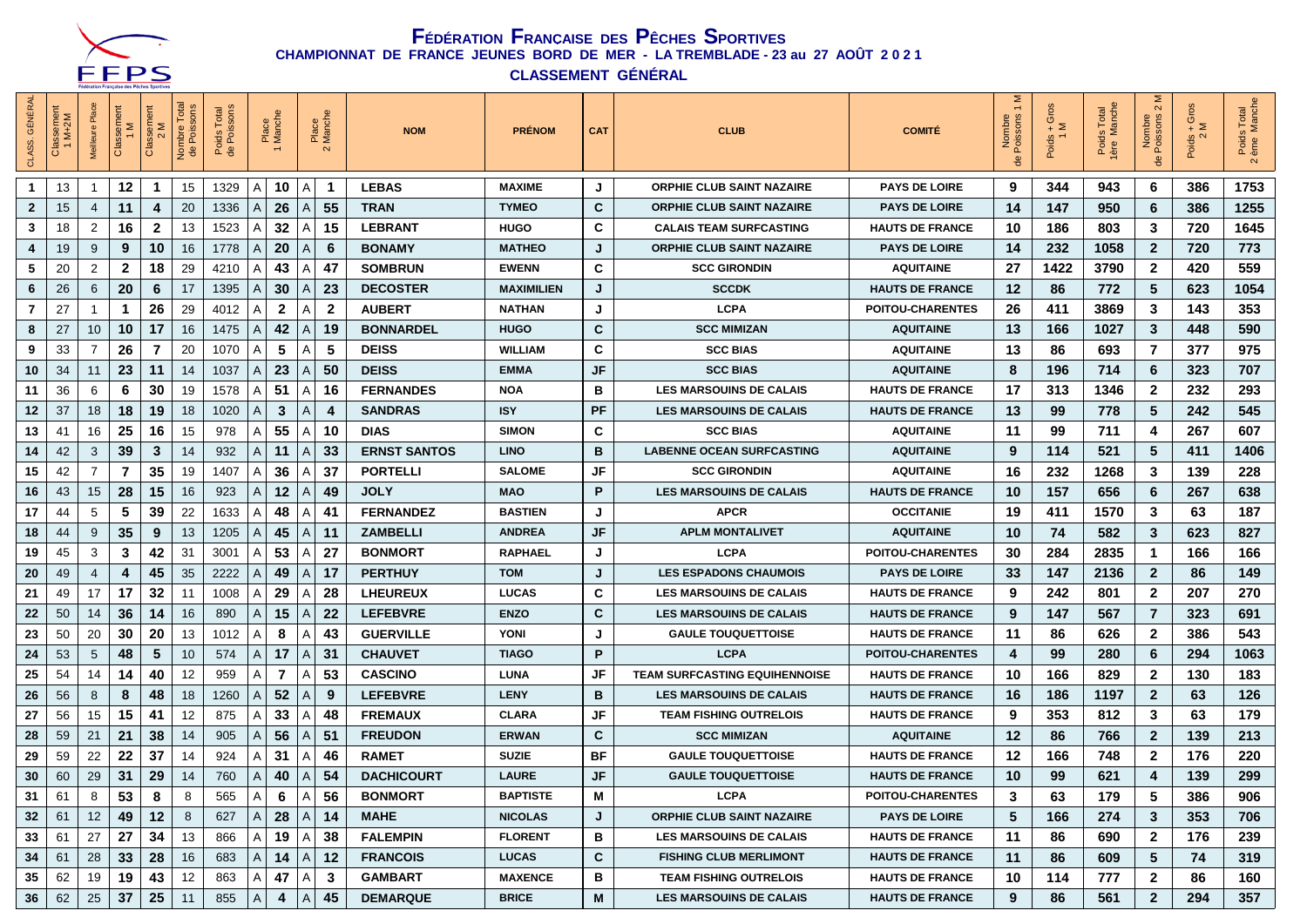

**CLASSEMENT GÉNÉRAL**

| <b>GÉNÉRAL</b><br>CLASS. | Issement<br>M+2M<br>$\overline{\omega}$<br>$\circ$ | 三  | Classement<br>1M | Classement<br>Σ<br>$\sim$ | Total<br>sons<br>Nombre<br>de Poiss | Poids Total<br>de Poissons |                | Place<br>Manche |   | Place<br>Manche<br>$\sim$ | <b>NOM</b>         | <b>PRÉNOM</b>  | <b>CAT</b>   | <b>CLUB</b>                             | <b>COMITÉ</b>           | Σ<br>$\overline{ }$<br>$\omega$ $\omega$<br>Poisson<br>Nombr<br>용 | ő<br>$\overline{\sigma}$<br>$\frac{6}{4}$ $\geq$<br>Poids<br>1 | Poids Total<br>1ère Manche | $\sim$<br>Nombre<br>Poissons<br>Pois | ő<br>ō<br>$\geq$<br>Poids -<br>2 | s Total<br>Manche<br>Poids<br>ème N<br>$\sim$ |
|--------------------------|----------------------------------------------------|----|------------------|---------------------------|-------------------------------------|----------------------------|----------------|-----------------|---|---------------------------|--------------------|----------------|--------------|-----------------------------------------|-------------------------|-------------------------------------------------------------------|----------------------------------------------------------------|----------------------------|--------------------------------------|----------------------------------|-----------------------------------------------|
| 37                       | 63                                                 | 13 | 13               | 50                        | 10                                  | 971                        | A              | 27              | Α | 39                        | <b>LOURDEL</b>     | <b>LISE</b>    | CF           | <b>SCCDK</b>                            | <b>HAUTS DE FRANCE</b>  | 9                                                                 | 323                                                            | 885                        |                                      | 86                               | 86                                            |
| 38                       | 64                                                 | 13 | 51               | 13                        |                                     | 667                        | Α              | 38              |   | 40                        | <b>BELTRAN</b>     | <b>KASSY</b>   | JF           | <b>SCC GIRONDIN</b>                     | <b>AQUITAINE</b>        | 3                                                                 | 166                                                            | 247                        | 4                                    | 420                              | 691                                           |
| 39                       | 64                                                 | 24 | 40               | 24                        | 11                                  | 675                        | Α              | 37              | Α |                           | <b>BONNARDEL</b>   | <b>ARTHUR</b>  | в            | <b>SCC MIMIZAN</b>                      | <b>AQUITAINE</b>        | 8                                                                 | 86                                                             | 518                        | 3                                    | 157                              | 361                                           |
| 40                       | 65                                                 | 22 | 43               | 22                        | 9                                   | 670                        | A              | 22              | А | 42                        | <b>BRONDEL</b>     | <b>MATHEO</b>  | $\mathbf{c}$ | <b>LES MARSOUINS DE CALAIS</b>          | <b>HAUTS DE FRANCE</b>  | $\overline{7}$                                                    | 99                                                             | 428                        | $\mathbf{2}$                         | 242                              | 381                                           |
| 41                       | 65                                                 | 31 | 34               | 31                        | 13                                  | 780                        | Α              | 21              | A | 36                        | <b>DUDIT</b>       | <b>LEANNE</b>  | MF           | <b>CNGV SURFCASTING</b>                 | <b>PAYS DE LOIRE</b>    | 10                                                                | 86                                                             | 607                        | 3                                    | 173                              | 291                                           |
| 42                       | 71                                                 | 21 | 50               | 21                        | $\overline{7}$                      | 643                        | A              |                 | А | 35                        | <b>RENDERS</b>     | <b>ISALINE</b> | <b>PF</b>    | <b>MARSOUINS BOULONNAIS</b>             | <b>HAUTS DE FRANCE</b>  | 5                                                                 | 63                                                             | 257                        | $\mathbf{2}$                         | 386                              | 449                                           |
| 43                       | 71                                                 | 33 | 38               | 33                        | 10                                  | 820                        | A              | 39              |   | 18                        | <b>CAPON</b>       | <b>LUCAS</b>   | М            | <b>TEAM SURFCASTING EQUIHENNOISE</b>    | <b>HAUTS DE FRANCE</b>  | 9                                                                 | 74                                                             | 553                        |                                      | 267                              | 267                                           |
| 44                       | 78                                                 | 23 | 55               | 23                        | 6                                   | 210                        | A              | 13              |   | 21                        | <b>HUGOT</b>       | <b>LYNE</b>    | <b>CF</b>    | <b>TEAM SURFCASTING EQUIHENNOISE</b>    | <b>HAUTS DE FRANCE</b>  |                                                                   | 53                                                             | 53                         | 5                                    | 157                              | 370                                           |
| 45                       | 78                                                 | 24 | 24               | 54                        | 13                                  | 713                        | A              | 34              |   | 44                        | <b>BRONDEL</b>     | <b>LUCAS</b>   | C            | <b>LES MARSOUINS DE CALAIS</b>          | <b>HAUTS DE FRANCE</b>  | 13                                                                | 74                                                             | 713                        | 0                                    | $\bf{0}$                         | $\bf{0}$                                      |
| 46                       | 78                                                 | 32 | 32               | 46                        | 11                                  | 751                        | A              | 44              |   | 52                        | <b>AUBERT</b>      | <b>NATHAN</b>  | M            | <b>LCPA</b>                             | <b>POITOU-CHARENTES</b> | 10                                                                | 74                                                             | 612                        |                                      | 139                              | 139                                           |
| 47                       | 79                                                 | 27 | 52               | 27                        | 7                                   | 384                        | A              | 16              |   | 25                        | <b>DUCLOY</b>      | <b>BENOIT</b>  | М            | LE GOELAND BOULONNAIS                   | <b>HAUTS DE FRANCE</b>  | 4                                                                 | 118                                                            | 237                        | 3                                    | 147                              | 347                                           |
| 48                       | 80                                                 | 29 | 29               | 51                        | 11                                  | 709                        | Α              | 24              | А | 26                        | <b>LOURDEL</b>     | <b>ALEXIS</b>  | в            | <b>SCCDK</b>                            | <b>HAUTS DE FRANCE</b>  | 10                                                                | 147                                                            | 646                        |                                      | 63                               | 63                                            |
| 49                       | 82                                                 | 36 | 46               | 36                        | 9                                   | 484                        |                | 41              | A | 13                        | <b>MAMELIN</b>     | <b>LILIAN</b>  | P            | <b>MARSOUINS BOULONNAIS</b>             | <b>HAUTS DE FRANCE</b>  | 6                                                                 | 99                                                             | 398                        | 3                                    | 86                               | 223                                           |
| 50                       | 87                                                 | 41 | 41               | 46                        | 14                                  | 656                        |                | 25              |   |                           | <b>ROUZET</b>      | <b>EVENT</b>   | C            | <b>CALAIS TEAM SURFCASTING</b>          | <b>HAUTS DE FRANCE</b>  | 13                                                                | 63                                                             | 517                        |                                      | 139                              | 139                                           |
| 51                       | 88                                                 | 44 | 44               | 44                        | 9                                   | 574                        |                | 54              |   | 29                        | <b>WROBEL</b>      | <b>JULES</b>   | М            | <b>LES MARSOUINS DE CALAIS</b>          | <b>HAUTS DE FRANCE</b>  | 8                                                                 | 63                                                             | 417                        |                                      | 157                              | 157                                           |
| 52                       | 96                                                 | 42 | 42               | 54                        | 9                                   | 509                        |                | 46              |   | 32                        | <b>ROZA-BRUZIN</b> | <b>ENZO</b>    | C            | <b>FISHING CLUB MERLIMONT</b>           | <b>HAUTS DE FRANCE</b>  | 9                                                                 | 74                                                             | 509                        | $\bf{0}$                             | $\bf{0}$                         | $\bf{0}$                                      |
| 53                       | 99                                                 | 45 | 45               | 54                        | 5                                   | 398                        | A              | 9               |   | 20                        | <b>MILLE</b>       | <b>THEO</b>    | М            | LE GOELAND BOULONNAIS                   | <b>HAUTS DE FRANCE</b>  | 5                                                                 | 166                                                            | 398                        | 0                                    | $\bf{0}$                         | $\mathbf 0$                                   |
| 54                       | 101                                                | 47 | 47               | 54                        | 6                                   | 329                        | Α              | 50              |   | 34                        | <b>VIOLIER</b>     | <b>ROXANE</b>  | <b>MF</b>    | <b>FISHING CLUB MERLIMONT</b>           | <b>HAUTS DE FRANCE</b>  | 6                                                                 | 63                                                             | 329                        | $\bf{0}$                             | $\bf{0}$                         | $\bf{0}$                                      |
| 55                       | 103                                                | 49 | 54               | 49                        | 3                                   | 268                        | A              | 35              |   | 24                        | <b>DIAS</b>        | <b>PAULINE</b> | <b>MF</b>    | <b>SCC BIAS</b>                         | <b>AQUITAINE</b>        | $\overline{2}$                                                    | 86                                                             | 160                        | 1                                    | 108                              | 108                                           |
| 56                       | 110                                                | 54 | 56               | 54                        | $\mathbf{0}$                        | $\Omega$                   | $\overline{A}$ | 18              |   | 30                        | <b>RICHARD</b>     | <b>CHARLES</b> | C            | <b>TEAM SURFCASTING CÖTE D'EMERAUDE</b> | <b>HAUTS DE FRANCE</b>  | $\bf{0}$                                                          |                                                                | 0                          | $\bf{0}$                             | $\bf{0}$                         | $\mathbf{0}$                                  |

**603 1,422Kg 45,843Kg 160 0,720Kg 25,256Kg**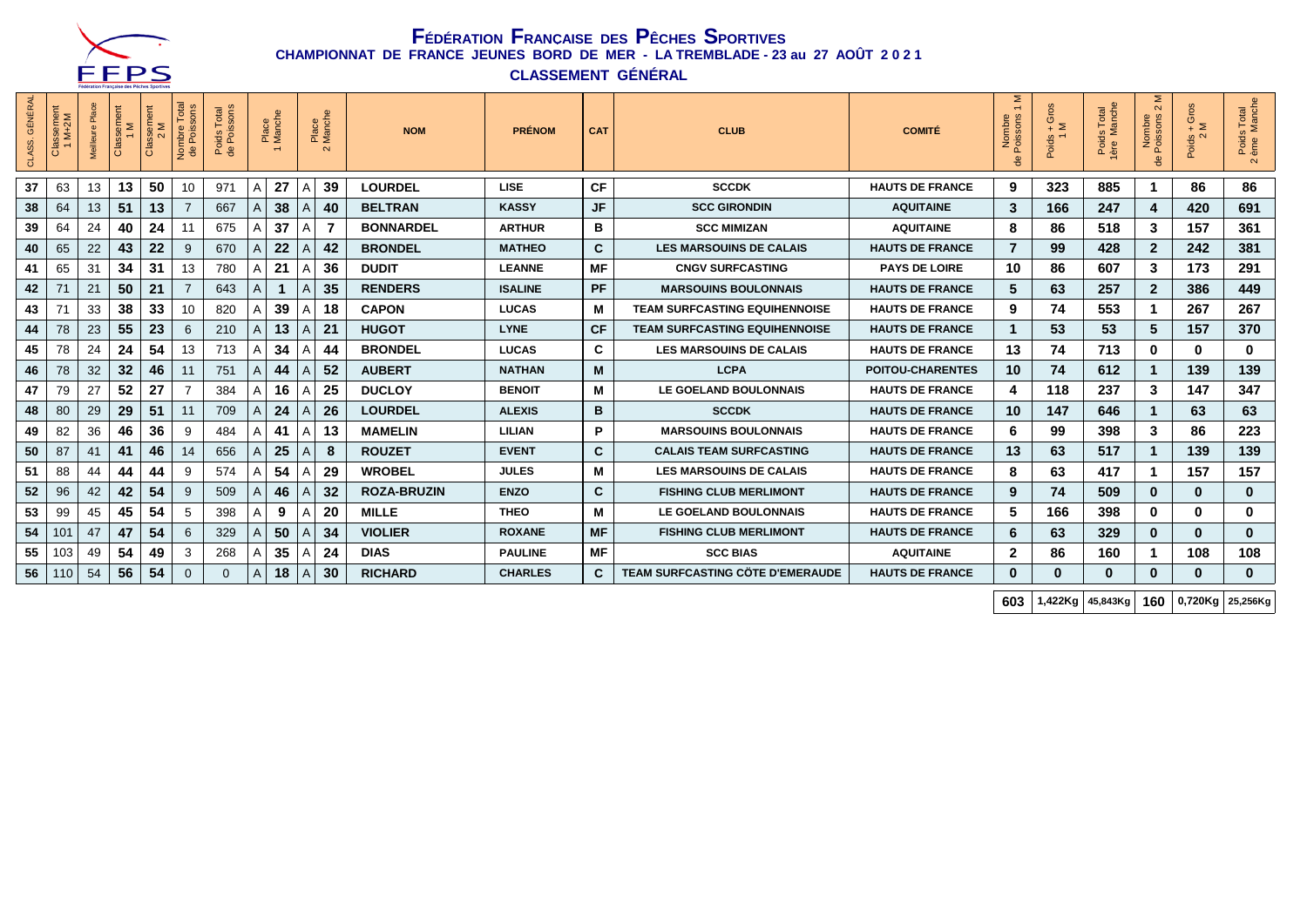

**CLASSEMENT 1ère Manche**

| <b>GÉNÉRAL</b><br>CLASS. | :lassement<br>1 M+2M | 룹<br>Meilleure | Classement<br>1 M | Classeme<br>2 M | Nombre Total<br>de Poissons | Poids Total<br>de Poissons |   | Place<br>Manche | Place<br>Manch<br>$\mathbf{\Omega}$ | <b>NOM</b>        | <b>PRÉNOM</b>     | <b>CAT</b> | <b>CLUB</b>                           | <b>COMITÉ</b>           | Σ<br>Nombre<br>Poissons | $\overline{\mathcal{O}}$<br>$\frac{1}{2}$ | Poids Total<br>1ère Manche | $\sim$<br>Nombre<br>de Poissons 2 | $+$ Gros<br>Poids -<br>2 | Poids Total<br>2 ème Manche |
|--------------------------|----------------------|----------------|-------------------|-----------------|-----------------------------|----------------------------|---|-----------------|-------------------------------------|-------------------|-------------------|------------|---------------------------------------|-------------------------|-------------------------|-------------------------------------------|----------------------------|-----------------------------------|--------------------------|-----------------------------|
| -1                       | -1                   | -1             | 1                 |                 |                             |                            | Α | $\overline{2}$  |                                     | <b>AUBERT</b>     | <b>NATHAN</b>     | J          | <b>LCPA</b>                           | <b>POITOU-CHARENTES</b> | 26                      | 411                                       | 3869                       |                                   |                          |                             |
| $\mathbf{2}$             | $\overline{2}$       | $\overline{2}$ | $\overline{2}$    |                 |                             |                            | Α | 43              |                                     | <b>SOMBRUN</b>    | <b>EWENN</b>      | C          | <b>SCC GIRONDIN</b>                   | <b>AQUITAINE</b>        | 27                      | 1422                                      | 3790                       |                                   |                          |                             |
| 3                        | 3                    | 3              | 3                 |                 |                             |                            | Α | 53              |                                     | <b>BONMORT</b>    | <b>RAPHAEL</b>    | J          | <b>LCPA</b>                           | <b>POITOU-CHARENTES</b> | 30                      | 284                                       | 2835                       |                                   |                          |                             |
| 4                        | 4                    | $\overline{4}$ | 4                 |                 |                             |                            | Α | 49              |                                     | <b>PERTHUY</b>    | <b>TOM</b>        | J          | <b>LES ESPADONS CHAUMOIS</b>          | <b>PAYS DE LOIRE</b>    | 33                      | 147                                       | 2136                       |                                   |                          |                             |
| 5                        | 5                    | 5              | 5                 |                 |                             |                            | Α | 48              |                                     | <b>FERNANDEZ</b>  | <b>BASTIEN</b>    | J          | <b>APCR</b>                           | <b>OCCITANIE</b>        | 19                      | 411                                       | 1570                       |                                   |                          |                             |
| 6                        | 6                    | 6              | 6                 |                 |                             |                            | A | 51              |                                     | <b>FERNANDES</b>  | <b>NOA</b>        | В          | <b>LES MARSOUINS DE CALAIS</b>        | <b>HAUTS DE FRANCE</b>  | 17                      | 313                                       | 1346                       |                                   |                          |                             |
| $\overline{7}$           | $\overline{7}$       | 7              | $\overline{7}$    |                 |                             |                            | Α | 36              |                                     | <b>PORTELLI</b>   | <b>SALOME</b>     | JF         | <b>SCC GIRONDIN</b>                   | <b>AQUITAINE</b>        | 16                      | 232                                       | 1268                       |                                   |                          |                             |
| 8                        | 8                    | 8              | 8                 |                 |                             |                            | Α | 52              |                                     | <b>LEFEBVRE</b>   | <b>LENY</b>       | В          | <b>LES MARSOUINS DE CALAIS</b>        | <b>HAUTS DE FRANCE</b>  | 16                      | 186                                       | 1197                       |                                   |                          |                             |
| 9                        | 9                    | 9              | 9                 |                 |                             |                            | Α | 20              |                                     | <b>BONAMY</b>     | <b>MATHEO</b>     | J          | <b>ORPHIE CLUB SAINT NAZAIRE</b>      | <b>PAYS DE LOIRE</b>    | 14                      | 232                                       | 1058                       |                                   |                          |                             |
| 10                       | 10                   | 10             | 10                |                 |                             |                            | Α | 42              |                                     | <b>BONNARDEL</b>  | <b>HUGO</b>       | C          | <b>SCC MIMIZAN</b>                    | <b>AQUITAINE</b>        | 13                      | 166                                       | 1027                       |                                   |                          |                             |
| 11                       | 11                   | 11             | 11                |                 |                             |                            | Α | 26              |                                     | <b>TRAN</b>       | <b>TYMEO</b>      | C          | <b>ORPHIE CLUB SAINT NAZAIRE</b>      | <b>PAYS DE LOIRE</b>    | 14                      | 147                                       | 950                        |                                   |                          |                             |
| 12                       | 12                   | 12             | 12                |                 |                             |                            | A | 10              |                                     | <b>LEBAS</b>      | <b>MAXIME</b>     | J          | <b>ORPHIE CLUB SAINT NAZAIRE</b>      | <b>PAYS DE LOIRE</b>    | 9                       | 344                                       | 943                        |                                   |                          |                             |
| 13                       | 13                   | 13             | 13                |                 |                             |                            | Α | 27              |                                     | <b>LOURDEL</b>    | <b>LISE</b>       | СF         | <b>SCCDK</b>                          | <b>HAUTS DE FRANCE</b>  | 9                       | 323                                       | 885                        |                                   |                          |                             |
| 14                       | 14                   | 14             | 14                |                 |                             |                            | A | $\overline{7}$  |                                     | <b>CASCINO</b>    | <b>LUNA</b>       | JF         | <b>TEAM SURFCASTING EQUIIHENNOISE</b> | <b>HAUTS DE FRANCE</b>  | 10                      | 166                                       | 829                        |                                   |                          |                             |
| 15                       | 15                   | 15             | 15                |                 |                             |                            | A | 33              |                                     | <b>FREMAUX</b>    | <b>CLARA</b>      | JF         | <b>TEAM FISHING OUTRELOIS</b>         | <b>HAUTS DE FRANCE</b>  | 9                       | 353                                       | 812                        |                                   |                          |                             |
| 16                       | 16                   | 16             | 16                |                 |                             |                            | A | 32              |                                     | <b>LEBRANT</b>    | <b>HUGO</b>       | C          | <b>CALAIS TEAM SURFCASTING</b>        | <b>HAUTS DE FRANCE</b>  | 10                      | 186                                       | 803                        |                                   |                          |                             |
| 17                       | 17                   | 17             | 17                |                 |                             |                            | A | 29              |                                     | <b>LHEUREUX</b>   | <b>LUCAS</b>      | C          | <b>LES MARSOUINS DE CALAIS</b>        | <b>HAUTS DE FRANCE</b>  | 9                       | 242                                       | 801                        |                                   |                          |                             |
| 18                       | 18                   | 18             | 18                |                 |                             |                            | Α | 3               |                                     | <b>SANDRAS</b>    | <b>ISY</b>        | PF         | <b>LES MARSOUINS DE CALAIS</b>        | <b>HAUTS DE FRANCE</b>  | 13                      | 99                                        | 778                        |                                   |                          |                             |
| 19                       | 19                   | 19             | 19                |                 |                             |                            | Α | 47              |                                     | <b>GAMBART</b>    | <b>MAXENCE</b>    | в          | <b>TEAM FISHING OUTRELOIS</b>         | <b>HAUTS DE FRANCE</b>  | 10                      | 114                                       | 777                        |                                   |                          |                             |
| 20                       | 20                   | 20             | 20                |                 |                             |                            | Α | 30              |                                     | <b>DECOSTER</b>   | <b>MAXIMILIEN</b> | J          | <b>SCCDK</b>                          | <b>HAUTS DE FRANCE</b>  | 12                      | 86                                        | 772                        |                                   |                          |                             |
| 21                       | 21                   | 21             | 21                |                 |                             |                            | A | 56              |                                     | <b>FREUDON</b>    | <b>ERWAN</b>      | C          | <b>SCC MIMIZAN</b>                    | <b>AQUITAINE</b>        | 12                      | 86                                        | 766                        |                                   |                          |                             |
| 22                       | 22                   | 22             | 22                |                 |                             |                            | Α | 31              |                                     | <b>RAMET</b>      | <b>SUZIE</b>      | <b>BF</b>  | <b>GAULE TOUQUETTOISE</b>             | <b>HAUTS DE FRANCE</b>  | 12                      | 166                                       | 748                        |                                   |                          |                             |
| 23                       | 23                   | 23             | 23                |                 |                             |                            | Α | 23              |                                     | <b>DEISS</b>      | <b>EMMA</b>       | JF         | <b>SCC BIAS</b>                       | <b>AQUITAINE</b>        | 8                       | 196                                       | 714                        |                                   |                          |                             |
| 24                       | 24                   | 24             | 24                |                 |                             |                            | Α | 34              |                                     | <b>BRONDEL</b>    | <b>LUCAS</b>      | C          | <b>LES MARSOUINS DE CALAIS</b>        | <b>HAUTS DE FRANCE</b>  | 13                      | 74                                        | 713                        |                                   |                          |                             |
| 25                       | 25                   | 25             | 25                |                 |                             |                            | A | 55              |                                     | <b>DIAS</b>       | <b>SIMON</b>      | C          | <b>SCC BIAS</b>                       | <b>AQUITAINE</b>        | 11                      | 99                                        | 711                        |                                   |                          |                             |
| 26                       | 26                   | 26             | 26                |                 |                             |                            | Α | 5               |                                     | <b>DEISS</b>      | <b>WILLIAM</b>    | C          | <b>SCC BIAS</b>                       | <b>AQUITAINE</b>        | 13                      | 86                                        | 693                        |                                   |                          |                             |
| 27                       | 27                   | 27             | 27                |                 |                             |                            | Α | 19              |                                     | <b>FALEMPIN</b>   | <b>FLORENT</b>    | в          | <b>LES MARSOUINS DE CALAIS</b>        | <b>HAUTS DE FRANCE</b>  | 11                      | 86                                        | 690                        |                                   |                          |                             |
| 28                       | 28                   | 28             | 28                |                 |                             |                            | Α | 12              |                                     | <b>JOLY</b>       | <b>MAO</b>        | P          | <b>LES MARSOUINS DE CALAIS</b>        | <b>HAUTS DE FRANCE</b>  | 10                      | 157                                       | 656                        |                                   |                          |                             |
| 29                       | 29                   | 29             | 29                |                 |                             |                            | A | 24              |                                     | <b>LOURDEL</b>    | <b>ALEXIS</b>     | в          | <b>SCCDK</b>                          | <b>HAUTS DE FRANCE</b>  | 10                      | 147                                       | 646                        |                                   |                          |                             |
| 30                       | 30                   | 30             | 30                |                 |                             |                            | Α | 8               |                                     | <b>GUERVILLE</b>  | <b>YONI</b>       | J          | <b>GAULE TOUQUETTOISE</b>             | <b>HAUTS DE FRANCE</b>  | 11                      | 86                                        | 626                        |                                   |                          |                             |
| 31                       | 31                   | 31             | 31                |                 |                             |                            | Α | 40              |                                     | <b>DACHICOURT</b> | <b>LAURE</b>      | JF         | <b>GAULE TOUQUETTOISE</b>             | <b>HAUTS DE FRANCE</b>  | 10                      | 99                                        | 621                        |                                   |                          |                             |
| 32                       | 32                   | 32             | 32                |                 |                             |                            | Α | 44              |                                     | <b>AUBERT</b>     | <b>NATHAN</b>     | M          | <b>LCPA</b>                           | <b>POITOU-CHARENTES</b> | 10                      | 74                                        | 612                        |                                   |                          |                             |
| 33                       | 33                   | 33             | 33                |                 |                             |                            | A | 14              |                                     | <b>FRANCOIS</b>   | <b>LUCAS</b>      | C          | <b>FISHING CLUB MERLIMONT</b>         | <b>HAUTS DE FRANCE</b>  | 11                      | 86                                        | 609                        |                                   |                          |                             |
| 34                       | 34                   | 34             | 34                |                 |                             |                            | Α | 21              |                                     | <b>DUDIT</b>      | <b>LEANNE</b>     | MF         | <b>CNGV SURFCASTING</b>               | <b>PAYS DE LOIRE</b>    | 10                      | 86                                        | 607                        |                                   |                          |                             |
| 35                       | 35                   | 35             | 35                |                 |                             |                            | Α | 45              |                                     | <b>ZAMBELLI</b>   | <b>ANDREA</b>     | JF         | <b>APLM MONTALIVET</b>                | <b>AQUITAINE</b>        | 10                      | 74                                        | 582                        |                                   |                          |                             |
| 36                       | 36                   | 36             | 36                |                 |                             |                            | A | 15              |                                     | <b>LEFEBVRE</b>   | <b>ENZO</b>       | C          | <b>LES MARSOUINS DE CALAIS</b>        | <b>HAUTS DE FRANCE</b>  | 9                       | 147                                       | 567                        |                                   |                          |                             |
| 37                       | 37                   | 37             | 37                |                 |                             |                            | А | 4               |                                     | <b>DEMARQUE</b>   | <b>BRICE</b>      | М          | <b>LES MARSOUINS DE CALAIS</b>        | <b>HAUTS DE FRANCE</b>  | 9                       | 86                                        | 561                        |                                   |                          |                             |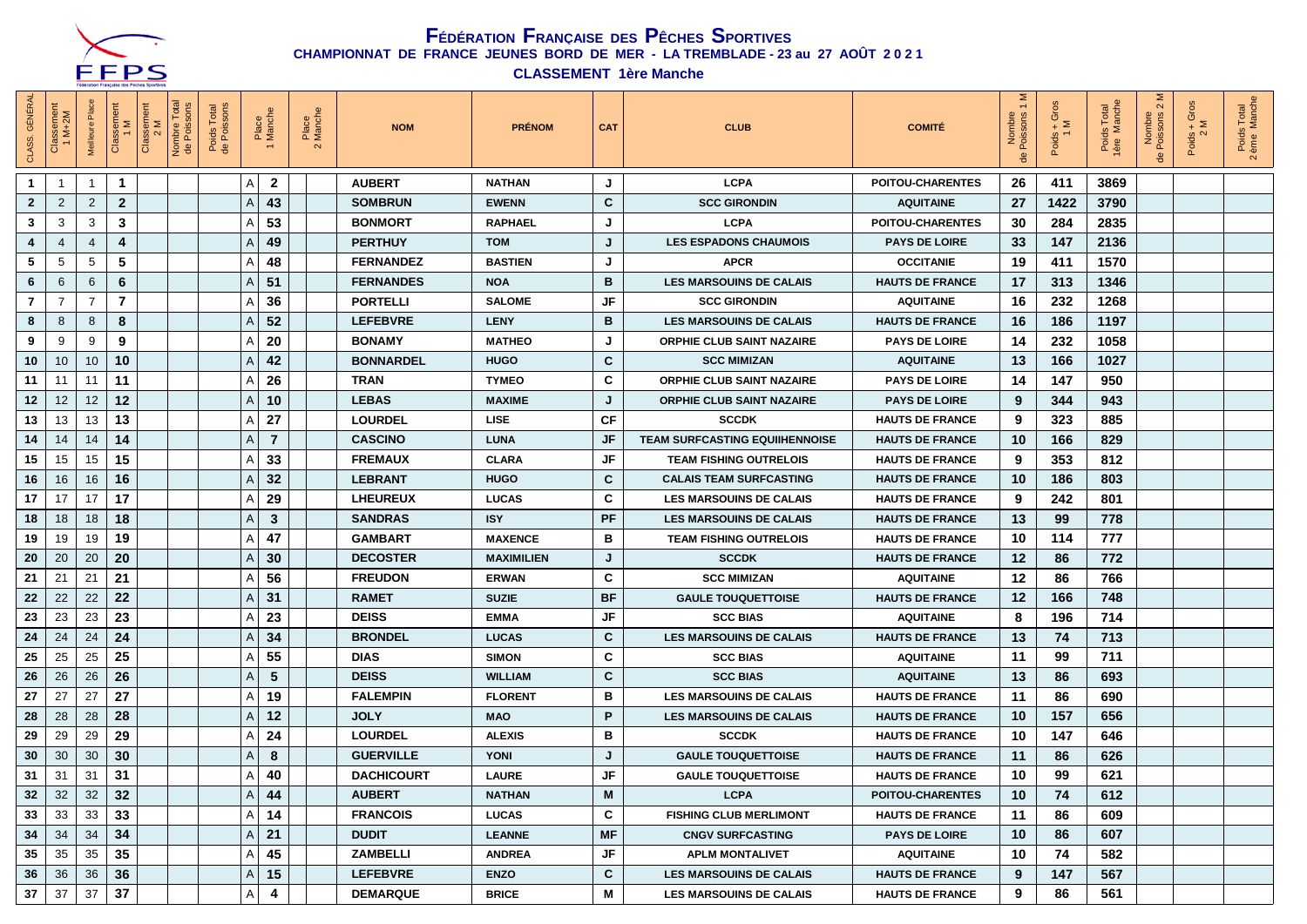

**CLASSEMENT 1ère Manche**

| <b>GÉNÉRAL</b><br>CLASS. | sement<br><i>M</i> +2M<br>Clas<br>$\overline{ }$ | 운<br>Meilleur | Classement<br>1 M | Classement<br>2 M | Nombre Total<br>de Poissons | Poids Total<br>de Poissons | Place<br>Manche   | Place<br>Manche<br>$\sim$ | <b>NOM</b>          | <b>PRÉNOM</b>   | <b>CAT</b> | <b>CLUB</b>                           | <b>COMITÉ</b>           | Σ<br>$\overline{ }$<br>Nombre<br>Poissons | Gros<br>$\frac{6}{4}$ $\geq$<br>Poids - | Is Total<br>Manche<br>Poids<br>1ère M | ⋝<br>$\sim$<br>Nombre<br>Poissons<br>용 | $+$ Gros<br>Poids -<br>2 | Poids Total<br>2 ème Manche |
|--------------------------|--------------------------------------------------|---------------|-------------------|-------------------|-----------------------------|----------------------------|-------------------|---------------------------|---------------------|-----------------|------------|---------------------------------------|-------------------------|-------------------------------------------|-----------------------------------------|---------------------------------------|----------------------------------------|--------------------------|-----------------------------|
| 38                       | 38                                               | 38            | 38                |                   |                             |                            | 39<br>Α           |                           | <b>CAPON</b>        | <b>LUCAS</b>    | M          | <b>TEAM SURFCASTING EQUIIHENNOISE</b> | <b>HAUTS DE FRANCE</b>  | 9                                         | 74                                      | 553                                   |                                        |                          |                             |
| 39                       | 39                                               | 39            | 39                |                   |                             |                            | 11<br>Α           |                           | <b>ERNST SANTOS</b> | <b>LINO</b>     | в          | <b>LABENNE OCEAN SURFCASTING</b>      | <b>AQUITAINE</b>        | 9                                         | 114                                     | 521                                   |                                        |                          |                             |
| 40                       | 40                                               | 40            | 40                |                   |                             |                            | 37<br>Α           |                           | <b>BONNARDEL</b>    | <b>ARTHUR</b>   | B          | <b>SCC MIMIZAN</b>                    | <b>AQUITAINE</b>        | 8                                         | 86                                      | 518                                   |                                        |                          |                             |
| 41                       | 41                                               | 41            | 41                |                   |                             |                            | 25<br>A           |                           | <b>ROUZET</b>       | <b>EVENT</b>    | C          | <b>CALAIS TEAM SURFCASTING</b>        | <b>HAUTS DE FRANCE</b>  | 13                                        | 63                                      | 517                                   |                                        |                          |                             |
| 42                       | 42                                               | 42            | 42                |                   |                             |                            | 46<br>A           |                           | <b>ROZA-BRUZIN</b>  | <b>ENZO</b>     | C          | <b>FISHING CLUB MERLIMONT</b>         | <b>HAUTS DE FRANCE</b>  | 9                                         | 74                                      | 509                                   |                                        |                          |                             |
| 43                       | 43                                               | 43            | 43                |                   |                             |                            | 22<br>A           |                           | <b>BRONDEL</b>      | <b>MATHEO</b>   | C          | <b>LES MARSOUINS DE CALAIS</b>        | <b>HAUTS DE FRANCE</b>  | 7                                         | 99                                      | 428                                   |                                        |                          |                             |
| 44                       | 44                                               | 44            | 44                |                   |                             |                            | 54<br>A           |                           | <b>WROBEL</b>       | <b>JULES</b>    | M          | <b>LES MARSOUINS DE CALAIS</b>        | <b>HAUTS DE FRANCE</b>  | 8                                         | 63                                      | 417                                   |                                        |                          |                             |
| 45                       | 45                                               | 45            | 45                |                   |                             |                            | 9<br>Α            |                           | <b>MILLE</b>        | <b>THEO</b>     | M          | LE GOELAND BOULONNAIS                 | <b>HAUTS DE FRANCE</b>  | 5                                         | 166                                     | 398                                   |                                        |                          |                             |
| 46                       | 46                                               | 46            | 46                |                   |                             |                            | 41<br>A           |                           | <b>MAMELIN</b>      | <b>LILIAN</b>   | P.         | <b>MARSOUINS BOULONNAIS</b>           | <b>HAUTS DE FRANCE</b>  | 6                                         | 99                                      | 398                                   |                                        |                          |                             |
| 47                       | 47                                               | 47            | 47                |                   |                             |                            | 50<br>А           |                           | <b>VIOLIER</b>      | <b>ROXANE</b>   | <b>MF</b>  | <b>FISHING CLUB MERLIMONT</b>         | <b>HAUTS DE FRANCE</b>  | 6                                         | 63                                      | 329                                   |                                        |                          |                             |
| 48                       | 48                                               | 48            | 48                |                   |                             |                            | 17<br>A           |                           | <b>CHAUVET</b>      | <b>TIAGO</b>    | P.         | <b>LCPA</b>                           | <b>POITOU-CHARENTES</b> | 4                                         | 99                                      | 280                                   |                                        |                          |                             |
| 49                       | 49                                               | 49            | 49                |                   |                             |                            | 28<br>A           |                           | <b>MAHE</b>         | <b>NICOLAS</b>  | J          | <b>ORPHIE CLUB SAINT NAZAIRE</b>      | <b>PAYS DE LOIRE</b>    | 5                                         | 166                                     | 274                                   |                                        |                          |                             |
| 50                       | 50                                               | 50            | 50                |                   |                             |                            | A<br>$\mathbf{1}$ |                           | <b>RENDERS</b>      | <b>ISALINE</b>  | <b>PF</b>  | <b>MARSOUINS BOULONNAIS</b>           | <b>HAUTS DE FRANCE</b>  | 5                                         | 63                                      | 257                                   |                                        |                          |                             |
| 51                       | 51                                               | 51            | 51                |                   |                             |                            | 38<br>A           |                           | <b>BELTRAN</b>      | <b>KASSY</b>    | JF         | <b>SCC GIRONDIN</b>                   | <b>AQUITAINE</b>        | 3                                         | 166                                     | 247                                   |                                        |                          |                             |
| 52                       | 52                                               | 52            | 52                |                   |                             |                            | 16<br>Α           |                           | <b>DUCLOY</b>       | <b>BENOIT</b>   | M          | LE GOELAND BOULONNAIS                 | <b>HAUTS DE FRANCE</b>  | 4                                         | 118                                     | 237                                   |                                        |                          |                             |
| 53                       | 53                                               | 53            | 53                |                   |                             |                            | 6<br>Α            |                           | <b>BONMORT</b>      | <b>BAPTISTE</b> | М          | <b>LCPA</b>                           | POITOU-CHARENTES        | 3                                         | 63                                      | 179                                   |                                        |                          |                             |
| 54                       | 54                                               | 54            | 54                |                   |                             |                            | 35<br>Α           |                           | <b>DIAS</b>         | <b>PAULINE</b>  | <b>MF</b>  | <b>SCC BIAS</b>                       | <b>AQUITAINE</b>        | $\overline{2}$                            | 86                                      | 160                                   |                                        |                          |                             |
| 55                       | 55                                               | 55            | 55                |                   |                             |                            | 13<br>Α           |                           | <b>HUGOT</b>        | <b>LYNE</b>     | СF         | <b>TEAM SURFCASTING EQUIHENNOISE</b>  | <b>HAUTS DE FRANCE</b>  | -1                                        | 53                                      | 53                                    |                                        |                          |                             |
| 56                       | 56                                               | 56            | 56                |                   |                             |                            | 18<br>Α           |                           | <b>RICHARD</b>      | <b>CHARLES</b>  | C.         | TEAM SURFCASTING CÖTE D'EMERAUDE      | <b>HAUTS DE FRANCE</b>  | 0                                         | $\mathbf{0}$                            | $\mathbf{0}$                          |                                        |                          |                             |

**603 1,422Kg 45,843Kg 0 0,000Kg 0,000Kg**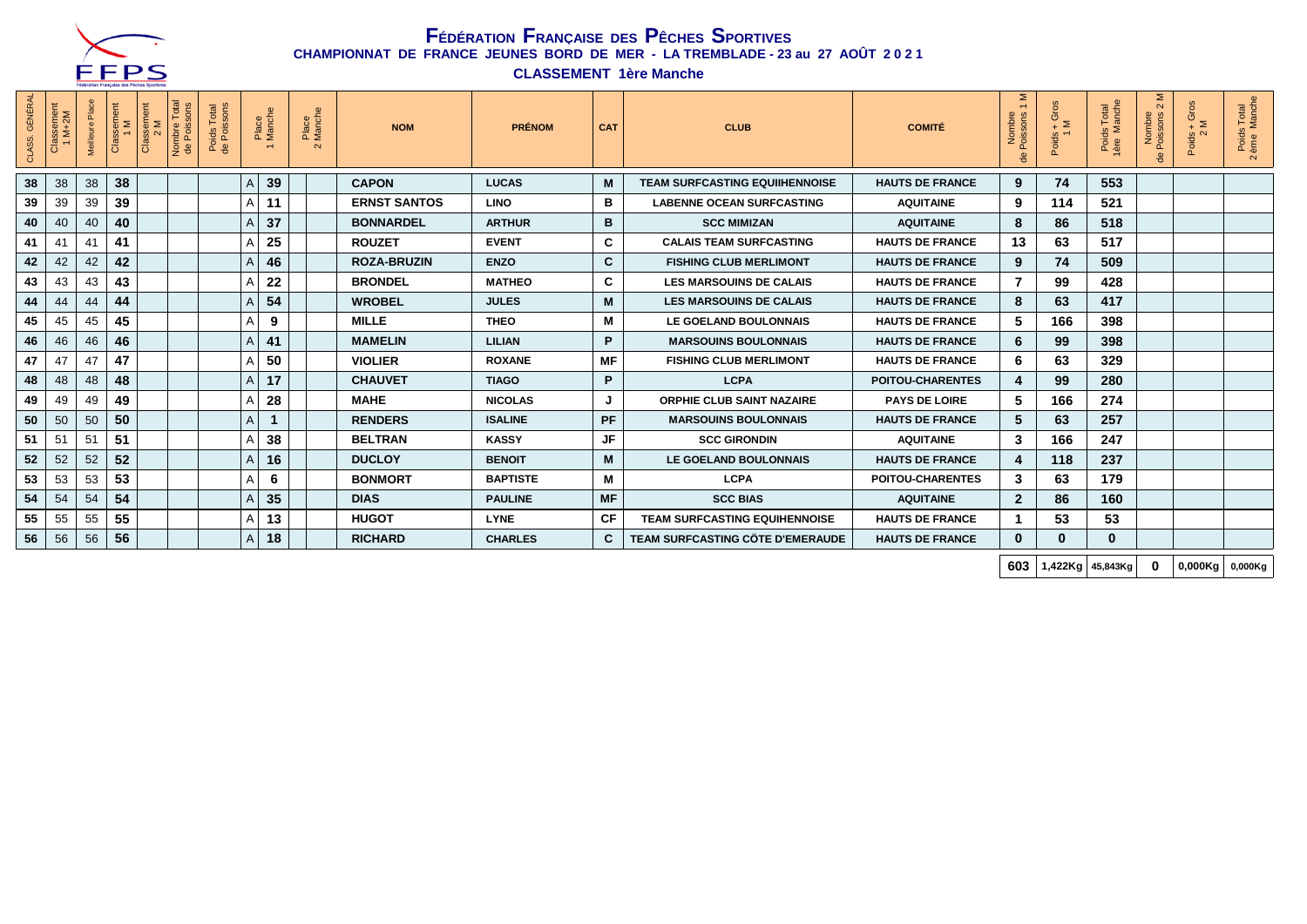

**CLASSEMENT 2ème Manche**

| <b>GÉNÉR/</b><br>CLASS. | Classement<br>$M+2M$ | Classement<br>1 M<br>Meilleure | Classem<br>2 M       | Total<br>Nombre To<br>de Poissor | Poids Total<br>de Poissons | Place<br>Manche |   | Place<br>Manch<br>$\mathbf{\Omega}$ | <b>NOM</b>          | <b>PRÉNOM</b>     | <b>CAT</b>  | <b>CLUB</b>                                 | <b>COMITÉ</b>             | Σ<br>Nombre<br>Poissons<br>용 | $rac{5}{4}$ $\geq$<br>Poids<br>1 | Poids Total<br>1ère Manche<br>Total | $\sim$<br>Nombre<br>Poissons<br>용 | ō<br>$\leq$<br>Poids $\frac{1}{2}$ | s Total<br>Manch<br>Poids<br>ème N<br>$\overline{\mathbf{N}}$ |
|-------------------------|----------------------|--------------------------------|----------------------|----------------------------------|----------------------------|-----------------|---|-------------------------------------|---------------------|-------------------|-------------|---------------------------------------------|---------------------------|------------------------------|----------------------------------|-------------------------------------|-----------------------------------|------------------------------------|---------------------------------------------------------------|
| $\mathbf 1$             | $\mathbf 1$          | $\overline{1}$                 | $\blacktriangleleft$ |                                  |                            |                 | Α | $\overline{\mathbf{1}}$             | <b>LEBAS</b>        | <b>MAXIME</b>     | J           | ORPHIE CLUB SAINT NAZAIRE                   | <b>PAYS DE LOIRE</b>      |                              |                                  |                                     | -6                                | 386                                | 1753                                                          |
| $\mathbf{2}$            | $\overline{2}$       | 2                              | 2 <sup>2</sup>       |                                  |                            |                 | A | 15                                  | <b>LEBRANT</b>      | <b>HUGO</b>       | C           | <b>CALAIS TEAM SURFCASTING</b>              | <b>HAUTS DE FRANCE</b>    |                              |                                  |                                     | $\mathbf{3}$                      | 720                                | 1645                                                          |
| 3                       | 3                    | 3                              | 3                    |                                  |                            |                 | Α | 33                                  | <b>ERNST SANTOS</b> | <b>LINO</b>       | в           | <b>LABENNE OCEAN SURFCASTING</b>            | <b>NOUVELLE AQUITAINE</b> |                              |                                  |                                     | 5                                 | 411                                | 1406                                                          |
| 4                       | 4                    | $\overline{4}$                 | 4                    |                                  |                            |                 | Α | 55                                  | <b>TRAN</b>         | <b>TYMEO</b>      | $\mathbf c$ | <b>ORPHIE CLUB SAINT NAZAIRE</b>            | <b>PAYS DE LOIRE</b>      |                              |                                  |                                     | 6                                 | 386                                | 1255                                                          |
| 5                       | 5                    | 5                              | 5                    |                                  |                            |                 | Α | 31                                  | <b>CHAUVET</b>      | <b>TIAGO</b>      | P           | <b>LCPA</b>                                 | <b>POITOU-CHARENTES</b>   |                              |                                  |                                     | 6                                 | 294                                | 1063                                                          |
| 6                       | 6                    | 6                              | 6                    |                                  |                            |                 | A | 23                                  | <b>DECOSTER</b>     | <b>MAXIMILIEN</b> | J           | <b>SCCDK</b>                                | <b>HAUTS DE FRANCE</b>    |                              |                                  |                                     | 5                                 | 623                                | 1054                                                          |
| $\overline{7}$          | 7                    | $\overline{7}$                 | $\overline{7}$       |                                  |                            |                 | Α | 5                                   | <b>DEISS</b>        | <b>WILLIAM</b>    | C           | <b>SCC BIAS</b>                             | <b>NOUVELLE AQUITAINE</b> |                              |                                  |                                     | $\overline{7}$                    | 377                                | 975                                                           |
| 8                       | 8                    | 8                              | 8                    |                                  |                            |                 | Α | 56                                  | <b>BONMORT</b>      | <b>BAPTISTE</b>   | М           | <b>LCPA</b>                                 | <b>POITOU-CHARENTES</b>   |                              |                                  |                                     | $\overline{\mathbf{5}}$           | 386                                | 906                                                           |
| 9                       | 9                    | 9                              | 9                    |                                  |                            |                 | Α | -11                                 | <b>ZAMBELLI</b>     | <b>ANDREA</b>     | JF          | <b>APLM MONTALIVET</b>                      | <b>NOUVELLE AQUITAINE</b> |                              |                                  |                                     | $\mathbf{3}$                      | 623                                | 827                                                           |
| 10                      | 10                   | 10                             | 10                   |                                  |                            |                 | Α | 6                                   | <b>BONAMY</b>       | <b>MATHEO</b>     | J           | <b>ORPHIE CLUB SAINT NAZAIRE</b>            | <b>PAYS DE LOIRE</b>      |                              |                                  |                                     | $\overline{2}$                    | 720                                | 773                                                           |
| 11                      | 11                   | 11                             | 11                   |                                  |                            |                 | Α | 50                                  | <b>DEISS</b>        | <b>EMMA</b>       | JF          | <b>SCC BIAS</b>                             | <b>NOUVELLE AQUITAINE</b> |                              |                                  |                                     | 6                                 | 323                                | 707                                                           |
| 12                      | 12                   | 12                             | 12                   |                                  |                            |                 | Α | 14                                  | <b>MAHE</b>         | <b>NICOLAS</b>    | J           | <b>ORPHIE CLUB SAINT NAZAIRE</b>            | <b>PAYS DE LOIRE</b>      |                              |                                  |                                     | $\mathbf{3}$                      | 353                                | 706                                                           |
| 13                      | 13                   | 13                             | 13                   |                                  |                            |                 | Α | 40                                  | <b>BELTRAN</b>      | <b>KASSY</b>      | JF          | <b>SCC GIRONDIN</b>                         | <b>NOUVELLE AQUITAINE</b> |                              |                                  |                                     | $\overline{\mathbf{4}}$           | 420                                | 691                                                           |
| 14                      | 14                   | 14                             | 14                   |                                  |                            |                 | A | 22                                  | <b>LEFEBVRE</b>     | <b>ENZO</b>       | $\mathbf c$ | <b>LES MARSOUINS DE CALAIS</b>              | <b>HAUTS DE FRANCE</b>    |                              |                                  |                                     | $\overline{7}$                    | 323                                | 691                                                           |
| 15                      | 15                   | 15                             | 15                   |                                  |                            |                 | A | 49                                  | <b>JOLY</b>         | <b>MAO</b>        | P.          | <b>LES MARSOUINS DE CALAIS</b>              | <b>HAUTS DE FRANCE</b>    |                              |                                  |                                     | 6                                 | 267                                | 638                                                           |
| 16                      | 16                   | 16                             | 16                   |                                  |                            |                 | A | 10                                  | <b>DIAS</b>         | <b>SIMON</b>      | C           | <b>SCC BIAS</b>                             | <b>NOUVELLE AQUITAINE</b> |                              |                                  |                                     | $\overline{\mathbf{4}}$           | 267                                | 607                                                           |
| 17                      | 17                   | 17                             | 17                   |                                  |                            |                 | А | 19                                  | <b>BONNARDEL</b>    | <b>HUGO</b>       | C           | <b>SCC MIMIZAN</b>                          | <b>NOUVELLE AQUITAINE</b> |                              |                                  |                                     | 3                                 | 448                                | 590                                                           |
| 18                      | 18                   | 18                             | 18                   |                                  |                            |                 | А | 47                                  | <b>SOMBRUN</b>      | <b>EWENN</b>      | C           | <b>SCC GIRONDIN</b>                         | <b>NOUVELLE AQUITAINE</b> |                              |                                  |                                     | $\overline{2}$                    | 420                                | 559                                                           |
| 19                      | 19                   | 19                             | 19                   |                                  |                            |                 | Α | $\overline{4}$                      | <b>SANDRAS</b>      | <b>ISY</b>        | PF          | <b>LES MARSOUINS DE CALAIS</b>              | <b>HAUTS DE FRANCE</b>    |                              |                                  |                                     | 5                                 | 242                                | 545                                                           |
| 20                      | 20                   | 20                             | 20                   |                                  |                            |                 | Α | 43                                  | <b>GUERVILLE</b>    | <b>YONI</b>       | J           | <b>GAULE TOUQUETTOISE</b>                   | <b>HAUTS DE FRANCE</b>    |                              |                                  |                                     | $\overline{2}$                    | 386                                | 543                                                           |
| 21                      | 21                   | 21                             | 21                   |                                  |                            |                 | А | 35                                  | <b>RENDERS</b>      | <b>ISALINE</b>    | <b>PF</b>   | <b>MARSOUINS BOULONNAIS</b>                 | <b>HAUTS DE FRANCE</b>    |                              |                                  |                                     | $\mathbf{2}$                      | 386                                | 449                                                           |
| 22                      | 22                   | 22                             | 22                   |                                  |                            |                 | A | 42                                  | <b>BRONDEL</b>      | <b>MATHEO</b>     | C           | <b>LES MARSOUINS DE CALAIS</b>              | <b>HAUTS DE FRANCE</b>    |                              |                                  |                                     | $\overline{2}$                    | 242                                | 381                                                           |
| 23                      | 23                   | 23                             | 23                   |                                  |                            |                 | Α | 21                                  | <b>HUGOT</b>        | <b>LYNE</b>       | CF          | <b><i>TEAM SURFCASTING EQUIHENNOISE</i></b> | <b>HAUTS DE FRANCE</b>    |                              |                                  |                                     | $5\phantom{1}$                    | 157                                | 370                                                           |
| 24                      | 24                   | 24                             | 24                   |                                  |                            |                 | Α | $\overline{7}$                      | <b>BONNARDEL</b>    | <b>ARTHUR</b>     | в           | <b>SCC MIMIZAN</b>                          | <b>NOUVELLE AQUITAINE</b> |                              |                                  |                                     | $\mathbf{3}$                      | 157                                | 361                                                           |
| 25                      | 25                   | 25                             | 25                   |                                  |                            |                 | A | 45                                  | <b>DEMARQUE</b>     | <b>BRICE</b>      | М           | <b>LES MARSOUINS DE CALAIS</b>              | <b>HAUTS DE FRANCE</b>    |                              |                                  |                                     | $\overline{2}$                    | 294                                | 357                                                           |
| 26                      | 26                   | 26                             | 26                   |                                  |                            |                 | A | $\overline{2}$                      | <b>AUBERT</b>       | <b>NATHAN</b>     | J           | <b>LCPA</b>                                 | <b>POITOU-CHARENTES</b>   |                              |                                  |                                     | $\mathbf{3}$                      | 143                                | 353                                                           |
| 27                      | 27                   | 27                             | 27                   |                                  |                            |                 | A | 25                                  | <b>DUCLOY</b>       | <b>BENOIT</b>     | М           | LE GOELAND BOULONNAIS                       | <b>HAUTS DE FRANCE</b>    |                              |                                  |                                     | 3                                 | 147                                | 347                                                           |
| 28                      | 28                   | 28                             | 28                   |                                  |                            |                 | Α | 12                                  | <b>FRANCOIS</b>     | <b>LUCAS</b>      | C           | <b>FISHING CLUB MERLIMONT</b>               | <b>HAUTS DE FRANCE</b>    |                              |                                  |                                     | $5\phantom{1}$                    | 74                                 | 319                                                           |
| 29                      | 29                   | 29                             | 29                   |                                  |                            |                 | Α | 54                                  | <b>DACHICOURT</b>   | <b>LAURE</b>      | JF          | <b>GAULE TOUQUETTOISE</b>                   | <b>HAUTS DE FRANCE</b>    |                              |                                  |                                     | $\overline{\mathbf{4}}$           | 139                                | 299                                                           |
| 30                      | 30                   | 30                             | 30                   |                                  |                            |                 | A | 16                                  | <b>FERNANDES</b>    | <b>NOA</b>        | В           | <b>LES MARSOUINS DE CALAIS</b>              | <b>HAUTS DE FRANCE</b>    |                              |                                  |                                     | $\overline{2}$                    | 232                                | 293                                                           |
| 31                      | 31                   | 31                             | 31                   |                                  |                            |                 | A | 36                                  | <b>DUDIT</b>        | <b>LEANNE</b>     | МF          | <b>CNGV SURFCASTING</b>                     | <b>PAYS DE LOIRE</b>      |                              |                                  |                                     | 3                                 | 173                                | 291                                                           |
| 32                      | 32                   | 32                             | 32                   |                                  |                            |                 | A | 28                                  | <b>LHEUREUX</b>     | <b>LUCAS</b>      | C           | <b>LES MARSOUINS DE CALAIS</b>              | <b>HAUTS DE FRANCE</b>    |                              |                                  |                                     | $\overline{2}$                    | 207                                | 270                                                           |
| 33                      | 33                   | 33                             | 33                   |                                  |                            |                 | A | 18                                  | <b>CAPON</b>        | <b>LUCAS</b>      | М           | <b>EAM SURFCASTING EQUIIHENNOIS</b>         | <b>HAUTS DE FRANCE</b>    |                              |                                  |                                     | $\mathbf 1$                       | 267                                | 267                                                           |
| 34                      | 34                   | 34                             | 34                   |                                  |                            |                 | A | 38                                  | <b>FALEMPIN</b>     | <b>FLORENT</b>    | в           | <b>LES MARSOUINS DE CALAIS</b>              | <b>HAUTS DE FRANCE</b>    |                              |                                  |                                     | $\overline{2}$                    | 176                                | 239                                                           |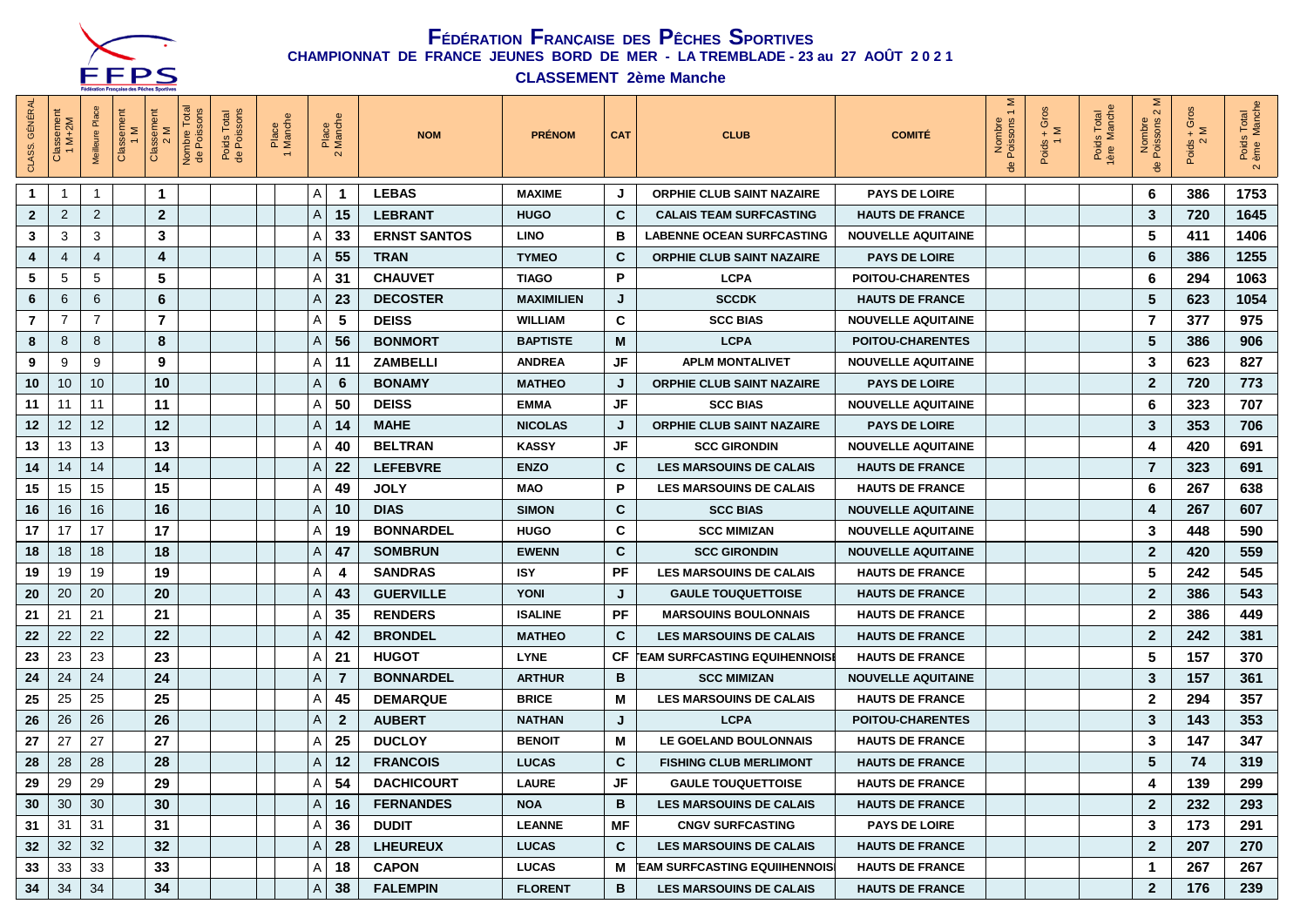

**CLASSEMENT 2ème Manche**

| CLASS. GÉNÉRAL | Classement<br>1 M+2M | Classement<br>1 M<br>Meilleure Pla | Classement<br>2 M | Total<br>Nombre Total<br>de Poissons | Poids Total<br>de Poissons | Place<br>Manche |   | Place<br>Manche<br>$\mathbf{N}$ | <b>NOM</b>         | <b>PRÉNOM</b>  | <b>CAT</b> | <b>CLUB</b>                     | <b>COMITÉ</b>             | Σ<br>Nombre<br>Poissons<br>용 | $+$ Gros<br>Poids<br>1 | Poids Total<br>1ère Manche | Σ<br>$\sim$<br>Nombre<br>Poissons | $+$ Gros<br>Poids $\frac{1}{2}$ | Poids Total<br>2 ème Manche |
|----------------|----------------------|------------------------------------|-------------------|--------------------------------------|----------------------------|-----------------|---|---------------------------------|--------------------|----------------|------------|---------------------------------|---------------------------|------------------------------|------------------------|----------------------------|-----------------------------------|---------------------------------|-----------------------------|
| 35             | 35                   | 35                                 | 35                |                                      |                            |                 | Α | 37                              | <b>PORTELLI</b>    | <b>SALOME</b>  | JF         | <b>SCC GIRONDIN</b>             | <b>NOUVELLE AQUITAINE</b> |                              |                        |                            | 3                                 | 139                             | 228                         |
| 36             | 36                   | 36                                 | 36                |                                      |                            |                 | A | 13                              | <b>MAMELIN</b>     | <b>LILIAN</b>  | P          | <b>MARSOUINS BOULONNAIS</b>     | <b>HAUTS DE FRANCE</b>    |                              |                        |                            | 3                                 | 86                              | 223                         |
| 37             | 37                   | 37                                 | 37                |                                      |                            |                 | Α | 46                              | <b>RAMET</b>       | <b>SUZIE</b>   | BF         | <b>GAULE TOUQUETTOISE</b>       | <b>HAUTS DE FRANCE</b>    |                              |                        |                            | $\mathbf{2}$                      | 176                             | 220                         |
| 38             | 38                   | 38                                 | 38                |                                      |                            |                 | A | 51                              | <b>FREUDON</b>     | <b>ERWAN</b>   | C          | <b>SCC MIMIZAN</b>              | <b>NOUVELLE AQUITAINE</b> |                              |                        |                            | $\overline{2}$                    | 139                             | 213                         |
| 39             | 39                   | 39                                 | 39                |                                      |                            |                 | Α | 41                              | <b>FERNANDEZ</b>   | <b>BASTIEN</b> |            | <b>APCR</b>                     | <b>OCCITANIE</b>          |                              |                        |                            | 3                                 | 63                              | 187                         |
| 40             | 40                   | 40                                 | 40                |                                      |                            |                 | A | 53                              | <b>CASCINO</b>     | <b>LUNA</b>    |            | JF EAM SURFCASTING EQUIIHENNOIS | <b>HAUTS DE FRANCE</b>    |                              |                        |                            | $\mathbf{2}$                      | 130                             | 183                         |
| 41             | 41                   | 41                                 | 41                |                                      |                            |                 | Α | 48                              | <b>FREMAUX</b>     | <b>CLARA</b>   | JF         | <b>TEAM FISHING OUTRELOIS</b>   | <b>HAUTS DE FRANCE</b>    |                              |                        |                            | 3                                 | 63                              | 179                         |
| 42             | 42                   | 42                                 | 42                |                                      |                            |                 | A | 27                              | <b>BONMORT</b>     | <b>RAPHAEL</b> | J          | <b>LCPA</b>                     | <b>POITOU-CHARENTES</b>   |                              |                        |                            | $\mathbf{1}$                      | 166                             | 166                         |
| 43             | 43                   | 43                                 | 43                |                                      |                            |                 | A | 3                               | <b>GAMBART</b>     | <b>MAXENCE</b> | в          | <b>TEAM FISHING OUTRELOIS</b>   | <b>HAUTS DE FRANCE</b>    |                              |                        |                            | $\overline{2}$                    | 86                              | 160                         |
| 44             | 44                   | 44                                 | 44                |                                      |                            |                 | A | 29                              | <b>WROBEL</b>      | <b>JULES</b>   | M          | <b>LES MARSOUINS DE CALAIS</b>  | <b>HAUTS DE FRANCE</b>    |                              |                        |                            | $\mathbf{1}$                      | 157                             | 157                         |
| 45             | 45                   | 45                                 | 45                |                                      |                            |                 | A | 17                              | <b>PERTHUY</b>     | <b>TOM</b>     | J          | <b>LES ESPADONS CHAUMOIS</b>    | <b>PAYS DE LOIRE</b>      |                              |                        |                            | $\overline{2}$                    | 86                              | 149                         |
| 46             | 46                   | 46                                 | 46                |                                      |                            |                 | A | 52                              | <b>AUBERT</b>      | <b>NATHAN</b>  | M          | <b>LCPA</b>                     | <b>POITOU-CHARENTES</b>   |                              |                        |                            | $\mathbf{1}$                      | 139                             | 139                         |
| 47             | 46                   | 46                                 | 46                |                                      |                            |                 | Α | 8                               | <b>ROUZET</b>      | <b>EVENT</b>   | C          | <b>CALAIS TEAM SURFCASTING</b>  | <b>HAUTS DE FRANCE</b>    |                              |                        |                            | $\mathbf 1$                       | 139                             | 139                         |
| 48             | 48                   | 48                                 | 48                |                                      |                            |                 | A | 9                               | <b>LEFEBVRE</b>    | <b>LENY</b>    | В          | <b>LES MARSOUINS DE CALAIS</b>  | <b>HAUTS DE FRANCE</b>    |                              |                        |                            | $\mathbf{2}$                      | 63                              | 126                         |
| 49             | 49                   | 49                                 | 49                |                                      |                            |                 | Α | 24                              | <b>DIAS</b>        | <b>PAULINE</b> | MF         | <b>SCC BIAS</b>                 | <b>NOUVELLE AQUITAINE</b> |                              |                        |                            | $\mathbf 1$                       | 108                             | 108                         |
| 50             | 50                   | 50                                 | 50                |                                      |                            |                 | A | 39                              | <b>LOURDEL</b>     | <b>LISE</b>    | <b>CF</b>  | <b>SCCDK</b>                    | <b>HAUTS DE FRANCE</b>    |                              |                        |                            | $\mathbf{1}$                      | 86                              | 86                          |
| 51             | 51                   | 51                                 | 51                |                                      |                            |                 | Α | 26                              | <b>LOURDEL</b>     | <b>ALEXIS</b>  | в          | <b>SCCDK</b>                    | <b>HAUTS DE FRANCE</b>    |                              |                        |                            | $\mathbf 1$                       | 63                              | 63                          |
| 52             | 54                   | 54                                 | 54                |                                      |                            |                 | A | 44                              | <b>BRONDEL</b>     | <b>LUCAS</b>   | C          | <b>LES MARSOUINS DE CALAIS</b>  | <b>HAUTS DE FRANCE</b>    |                              |                        |                            | $\mathbf{0}$                      | $\mathbf 0$                     | $\mathbf 0$                 |
| 53             | 54                   | 54                                 | 54                |                                      |                            |                 | Α | 20                              | <b>MILLE</b>       | <b>THEO</b>    | М          | LE GOELAND BOULONNAIS           | <b>HAUTS DE FRANCE</b>    |                              |                        |                            | $\bf{0}$                          | $\mathbf{0}$                    | $\mathbf 0$                 |
| 54             | 54                   | 54                                 | 54                |                                      |                            |                 | A | 30                              | <b>RICHARD</b>     | <b>CHARLES</b> |            | C M SURFCASTING CÖTE D'EMEREAU  | <b>BRETAGNE</b>           |                              |                        |                            | $\bf{0}$                          | $\mathbf 0$                     | $\mathbf{0}$                |
| 55             | 54                   | 54                                 | 54                |                                      |                            |                 | Α | 32                              | <b>ROZA-BRUZIN</b> | <b>ENZO</b>    | C          | <b>FISHING CLUB MERLIMONT</b>   | <b>HAUTS DE FRANCE</b>    |                              |                        |                            | 0                                 | $\mathbf 0$                     | $\bf{0}$                    |
| 56             | 54                   | 54                                 | 54                |                                      |                            |                 | A | 34                              | <b>VIOLIER</b>     | <b>ROXANE</b>  | <b>MF</b>  | <b>FISHING CLUB MERLIMONT</b>   | <b>HAUTS DE FRANCE</b>    |                              |                        |                            | $\bf{0}$                          | $\bf{0}$                        | $\mathbf{0}$                |
|                |                      |                                    |                   |                                      |                            |                 |   |                                 |                    |                |            |                                 |                           | $\bf{0}$                     | 0,000Kg                | 0,000Kg                    | 160                               |                                 | 0,720Kg 25,256Kg            |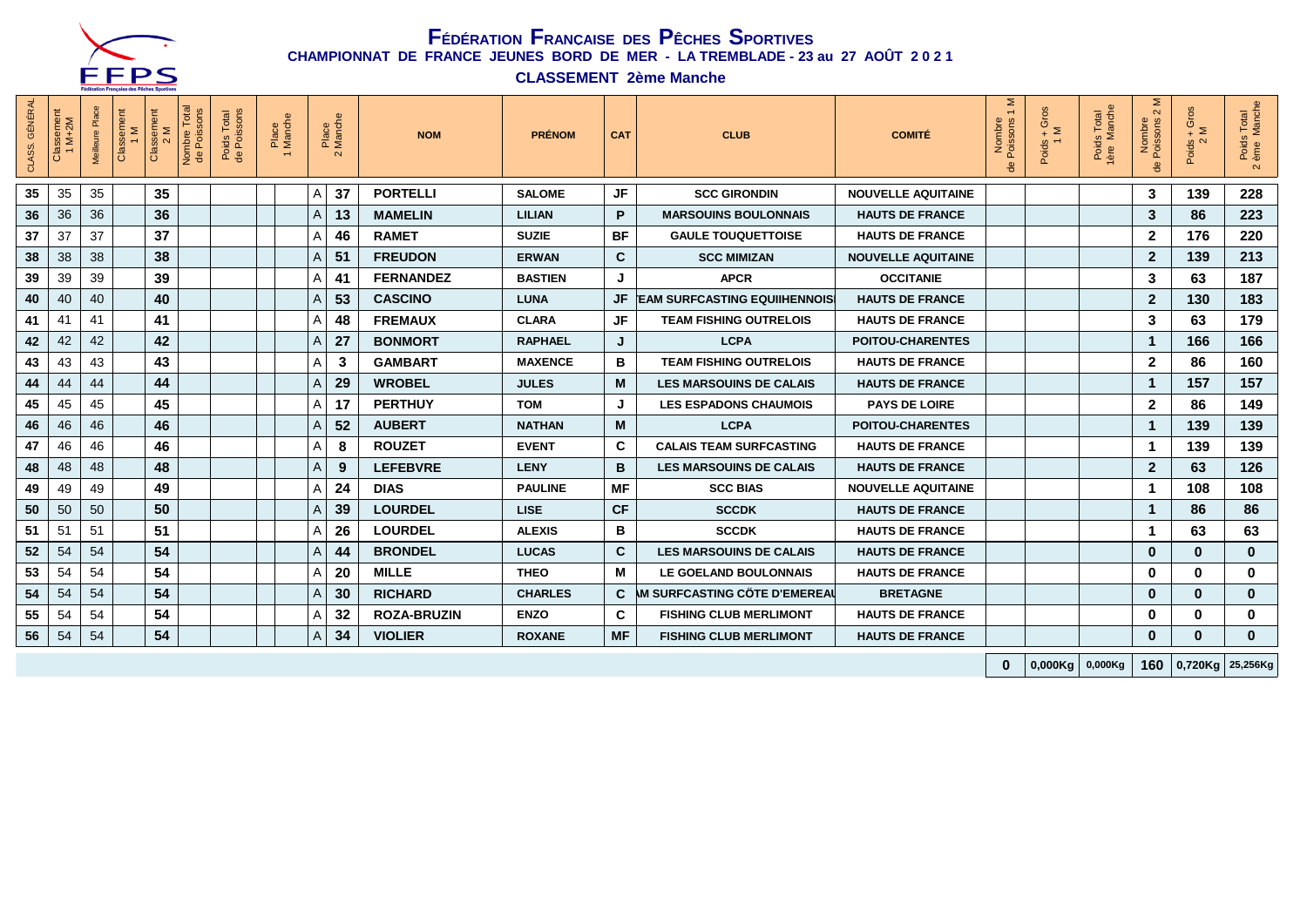

**CLASSEMENT JUNIOR**

| CLASS.<br>CATÉGORIE | <b>GÉNÉRAL</b><br>ASS. | lassement<br>1 M+2M | Meilleure Place | Classement<br>Σ | Classement<br>2 M | $\overline{\mathfrak{G}}$ $\circ$<br>Nombre<br>de Poiss | Total<br>ssons<br>Poids<br>de Pois<br>$\frac{1}{2}$ | Place<br>Manche |                |   | Place<br>Manche<br>$\mathbf{\Omega}$ | <b>NOM</b>        | <b>PRÉNOM</b>     | <b>CAT</b> | <b>CLUB</b>                          | <b>COMITÉ</b>           | Σ<br>$\sim$<br>$\omega$ $\omega$<br>Nombre<br>Poissons | ്റ്<br>$\frac{6}{4}$ $\geq$<br>oids | Total<br>lanche<br>Poids<br>ère Ma | Σ<br>$\sim$<br>Nombre<br>Poissons : | $+$ Gros<br>Poids -<br>2 | Poids Total<br>ème Manche<br>$\sim$ |
|---------------------|------------------------|---------------------|-----------------|-----------------|-------------------|---------------------------------------------------------|-----------------------------------------------------|-----------------|----------------|---|--------------------------------------|-------------------|-------------------|------------|--------------------------------------|-------------------------|--------------------------------------------------------|-------------------------------------|------------------------------------|-------------------------------------|--------------------------|-------------------------------------|
|                     |                        | 13                  |                 | 12              |                   | 15                                                      | 1329                                                | А               | 10             | A |                                      | <b>LEBAS</b>      | <b>MAXIME</b>     | J          | <b>ORPHIE CLUB SAINT NAZAIRE</b>     | <b>PAYS DE LOIRE</b>    | 9                                                      | 344                                 | 943                                | 6                                   | 386                      | 1753                                |
| $\overline{2}$      |                        | 19                  | 9               | 9               | 10                | 16                                                      | 1778                                                |                 | 20             |   | 6                                    | <b>BONAMY</b>     | <b>MATHEO</b>     | J          | <b>ORPHIE CLUB SAINT NAZAIRE</b>     | <b>PAYS DE LOIRE</b>    | 14                                                     | 232                                 | 1058                               | $\overline{2}$                      | 720                      | 773                                 |
| 3                   | 6                      | 26                  | 6               | 20              | 6                 | 17                                                      | 1395                                                |                 | 30             |   | 23                                   | <b>DECOSTER</b>   | <b>MAXIMILIEN</b> | J          | <b>SCCDK</b>                         | <b>HAUTS DE FRANCE</b>  | $12 \,$                                                | 86                                  | 772                                | 5                                   | 623                      | 1054                                |
| 4                   |                        | 27                  |                 |                 | 26                | 29                                                      | 4012                                                |                 | $\mathbf{2}$   |   | $\overline{2}$                       | <b>AUBERT</b>     | <b>NATHAN</b>     | J          | <b>LCPA</b>                          | <b>POITOU-CHARENTES</b> | 26                                                     | 411                                 | 3869                               | 3                                   | 143                      | 353                                 |
| 5                   | 10                     | 34                  | 11              | 23              | 11                | 14                                                      | 1037                                                |                 | 23             |   | 50                                   | <b>DEISS</b>      | <b>EMMA</b>       | JF         | <b>SCC BIAS</b>                      | <b>AQUITAINE</b>        | 8                                                      | 196                                 | 714                                | 6                                   | 323                      | 707                                 |
| 6                   | 15                     | 42                  | $\overline{7}$  | $\overline{7}$  | 35                | 19                                                      | 1407                                                |                 | 36             |   | 37                                   | <b>PORTELLI</b>   | <b>SALOME</b>     | JF         | <b>SCC GIRONDIN</b>                  | <b>AQUITAINE</b>        | 16                                                     | 232                                 | 1268                               | 3                                   | 139                      | 228                                 |
|                     | 17                     | 44                  | 5               | 5               | 39                | 22                                                      | 1633                                                |                 | 48             |   | 41                                   | <b>FERNANDEZ</b>  | <b>BASTIEN</b>    | J          | <b>APCR</b>                          | <b>OCCITANIE</b>        | 19                                                     | 411                                 | 1570                               | 3                                   | 63                       | 187                                 |
| 8                   | 18                     | 44                  | 9               | 35              | 9                 | 13                                                      | 1205                                                |                 | 45             |   | 11                                   | <b>ZAMBELLI</b>   | <b>ANDREA</b>     | JF         | <b>APLM MONTALIVET</b>               | <b>AQUITAINE</b>        | 10                                                     | 74                                  | 582                                | 3                                   | 623                      | 827                                 |
| 9                   | 19                     | 45                  | 3               | 3               | 42                | 31                                                      | 3001                                                |                 | 53             |   | 27                                   | <b>BONMORT</b>    | <b>RAPHAEL</b>    | J          | <b>LCPA</b>                          | <b>POITOU-CHARENTES</b> | 30                                                     | 284                                 | 2835                               |                                     | 166                      | 166                                 |
| 10                  | 20                     | 49                  | $\overline{4}$  | 4               | 45                | 35                                                      | 2222                                                |                 | 49             |   | 17                                   | <b>PERTHUY</b>    | <b>TOM</b>        | J          | <b>LES ESPADONS CHAUMOIS</b>         | <b>PAYS DE LOIRE</b>    | 33                                                     | 147                                 | 2136                               | $\mathbf{2}$                        | 86                       | 149                                 |
| 11                  | 23                     | 50                  | 20              | 30              | 20                | 13                                                      | 1012                                                |                 | 8              |   | 43                                   | <b>GUERVILLE</b>  | <b>YONI</b>       | J          | <b>GAULE TOUQUETTOISE</b>            | <b>HAUTS DE FRANCE</b>  | 11                                                     | 86                                  | 626                                | 2                                   | 386                      | 543                                 |
| 12                  | 25                     | 54                  | 14              | 14              | 40                | 12                                                      | 959                                                 | A               | $\overline{7}$ |   | 53                                   | <b>CASCINO</b>    | <b>LUNA</b>       | JF         | <b>FEAM SURFCASTING EQUIHENNOISE</b> | <b>HAUTS DE FRANCE</b>  | 10                                                     | 166                                 | 829                                |                                     | 130                      | 183                                 |
| 13                  | 27                     | 56                  | 15              | 15              | 41                | 12                                                      | 875                                                 |                 | 33             |   | 48                                   | <b>FREMAUX</b>    | <b>CLARA</b>      | JF         | <b>TEAM FISHING OUTRELOIS</b>        | <b>HAUTS DE FRANCE</b>  | 9                                                      | 353                                 | 812                                | 3                                   | 63                       | 179                                 |
| 14                  | 30                     | 60                  | 29              | 31              | 29                | 14                                                      | 760                                                 |                 | 40             |   | 54                                   | <b>DACHICOURT</b> | <b>LAURE</b>      | JF         | <b>GAULE TOUQUETTOISE</b>            | <b>HAUTS DE FRANCE</b>  | 10                                                     | 99                                  | 621                                |                                     | 139                      | 299                                 |
| 15                  | 32                     | 61                  | 12              | 49              | 12                | 8                                                       | 627                                                 |                 | 28             |   | 14                                   | <b>MAHE</b>       | <b>NICOLAS</b>    | J          | ORPHIE CLUB SAINT NAZAIRE            | <b>PAYS DE LOIRE</b>    | 5                                                      | 166                                 | 274                                | 3                                   | 353                      | 706                                 |
| 16                  | 38                     | 64                  | 13              | 51              | 13                |                                                         | 667                                                 | A               | 38             |   | 40                                   | <b>BELTRAN</b>    | <b>KASSY</b>      | JF         | <b>SCC GIRONDIN</b>                  | <b>AQUITAINE</b>        | $\mathbf{3}$                                           | 166                                 | 247                                |                                     | 420                      | 691                                 |
|                     |                        |                     |                 |                 |                   |                                                         |                                                     |                 |                |   |                                      |                   |                   |            |                                      |                         |                                                        |                                     |                                    |                                     |                          |                                     |

**225 0,411Kg 19,156Kg 52 0,720Kg 8,798Kg**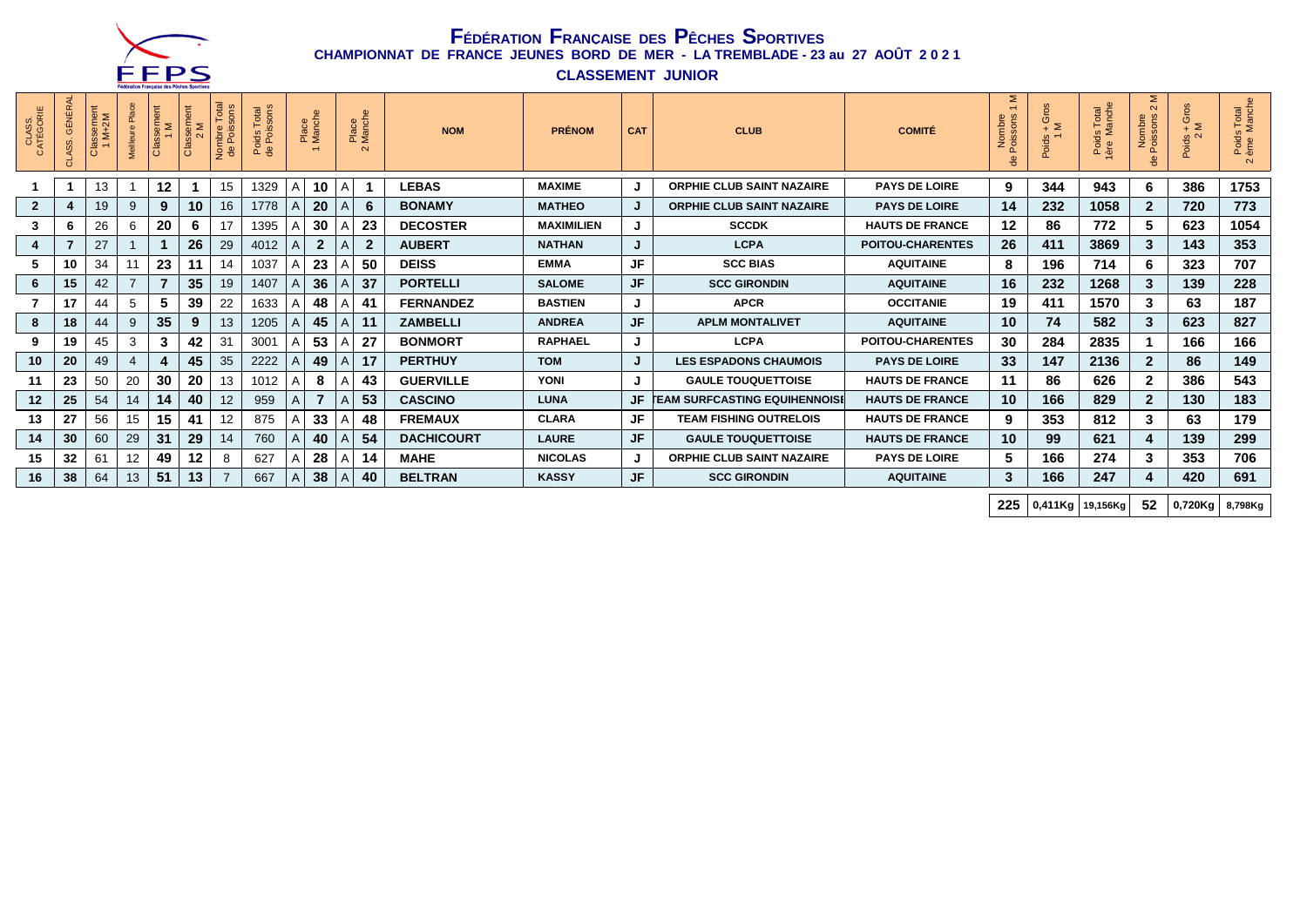

**CLASSEMENT CADET**

| CLASS.<br>CATÉGORIE | <b>GÉNÉRAL</b><br>ASS. | Classement<br>1 M+2M | Place<br>Meilleure I | $\sum_{i=1}^{n}$<br><b>Clas</b> | Classement<br>2 M | Total<br>sons<br>Nombre T<br>de Poisso | Poids Total<br>de Poissons |   | Place<br>Manche |                | Place<br>Manche<br>$\sim$ | <b>NOM</b>         | <b>PRÉNOM</b>  | <b>CAT</b>   | <b>CLUB</b>                             | <b>COMITÉ</b>          | Σ<br>$\overline{ }$<br>Poissons<br>Nombi<br>용 | Gros<br>$\geq$<br>Poids - | Poids Total<br>lère Manche | Σ<br>$\sim$<br>Nombre<br>Poissons<br>유 | $\frac{Poids + Gros}{2 M}$ | s Total<br>Manche<br>Poids<br>ème M<br>$\sim$ |
|---------------------|------------------------|----------------------|----------------------|---------------------------------|-------------------|----------------------------------------|----------------------------|---|-----------------|----------------|---------------------------|--------------------|----------------|--------------|-----------------------------------------|------------------------|-----------------------------------------------|---------------------------|----------------------------|----------------------------------------|----------------------------|-----------------------------------------------|
|                     | $\mathbf{2}$           | 15                   | $\overline{4}$       | 11                              | 4                 | 20                                     | 1336                       | A | 26              | $\overline{A}$ | 55                        | <b>TRAN</b>        | <b>TYMEO</b>   | C            | <b>ORPHIE CLUB SAINT NAZAIRE</b>        | <b>PAYS DE LOIRE</b>   | 14                                            | 147                       | 950                        | 6.                                     | 386                        | 1255                                          |
| $\mathbf{2}$        | 3                      | 18                   | $\overline{2}$       | 16                              | $\overline{2}$    | 13                                     | 1523                       |   | 32              |                | 15                        | <b>LEBRANT</b>     | <b>HUGO</b>    | C.           | <b>CALAIS TEAM SURFCASTING</b>          | <b>HAUTS DE FRANCE</b> | 10                                            | 186                       | 803                        | 3                                      | 720                        | 1645                                          |
| 3                   | đ                      | 20                   | $\overline{2}$       | $\mathbf{2}$                    | 18                | 29                                     | 4210                       |   | 43              |                | 47                        | <b>SOMBRUN</b>     | <b>EWENN</b>   | C            | <b>SCC GIRONDIN</b>                     | <b>AQUITAINE</b>       | 27                                            | 1422                      | 3790                       | $\mathbf{2}$                           | 420                        | 559                                           |
| 4                   | 8                      | 27                   | 10                   | 10 <sup>1</sup>                 | 17                | 16                                     | 1475                       |   | 42              |                | 19                        | <b>BONNARDEL</b>   | <b>HUGO</b>    | C            | <b>SCC MIMIZAN</b>                      | <b>AQUITAINE</b>       | 13                                            | 166                       | 1027                       | 3                                      | 448                        | 590                                           |
|                     | 9                      | 33                   |                      | 26                              |                   | 20                                     | 1070                       |   | 5               |                | 5                         | <b>DEISS</b>       | <b>WILLIAM</b> | C            | <b>SCC BIAS</b>                         | <b>AQUITAINE</b>       | 13                                            | 86                        | 693                        |                                        | 377                        | 975                                           |
| 6                   | 13                     | 41                   | 16                   | 25                              | 16                | 15                                     | 978                        |   | 55              |                | 10                        | <b>DIAS</b>        | <b>SIMON</b>   | $\mathbf{C}$ | <b>SCC BIAS</b>                         | <b>AQUITAINE</b>       | 11                                            | 99                        | 711                        |                                        | 267                        | 607                                           |
|                     | 21                     | 49                   | 17                   | 17                              | 32                | 11                                     | 1008                       |   | 29              |                | 28                        | <b>LHEUREUX</b>    | <b>LUCAS</b>   | C            | <b>LES MARSOUINS DE CALAIS</b>          | <b>HAUTS DE FRANCE</b> | 9                                             | 242                       | 801                        | 2                                      | 207                        | 270                                           |
| 8                   | 22                     | 50                   | 14                   | 36                              | 14                | 16                                     | 890                        | A | 15              |                | 22                        | <b>LEFEBVRE</b>    | <b>ENZO</b>    | C.           | <b>LES MARSOUINS DE CALAIS</b>          | <b>HAUTS DE FRANCE</b> | 9                                             | 147                       | 567                        |                                        | 323                        | 691                                           |
| 9                   | 28                     | 59                   | 21                   | 21                              | 38                | 14                                     | 905                        |   | 56              |                | 51                        | <b>FREUDON</b>     | <b>ERWAN</b>   | C            | <b>SCC MIMIZAN</b>                      | <b>AQUITAINE</b>       | 12                                            | 86                        | 766                        | $\mathbf{2}$                           | 139                        | 213                                           |
| 10                  | 34                     | 61                   | 28                   | 33                              | 28                | 16                                     | 683                        | A | 14              |                | 12                        | <b>FRANCOIS</b>    | <b>LUCAS</b>   | C.           | <b>FISHING CLUB MERLIMONT</b>           | <b>HAUTS DE FRANCE</b> | 11                                            | 86                        | 609                        | 5                                      | 74                         | 319                                           |
| 11                  | 37                     | 63                   | 13                   | 13                              | 50                | 10                                     | 971                        |   | 27              |                | 39                        | <b>LOURDEL</b>     | <b>LISE</b>    | <b>CF</b>    | <b>SCCDK</b>                            | <b>HAUTS DE FRANCE</b> | 9                                             | 323                       | 885                        |                                        | 86                         | 86                                            |
| 12                  | 40                     | 65                   | 22                   | 43                              | 22                | 9                                      | 670                        |   | 22              |                | 42                        | <b>BRONDEL</b>     | <b>MATHEO</b>  | C.           | <b>LES MARSOUINS DE CALAIS</b>          | <b>HAUTS DE FRANCE</b> |                                               | 99                        | 428                        | $\mathbf{2}$                           | 242                        | 381                                           |
| 13                  | 44                     | 78                   | 23                   | 55                              | 23                | 6                                      | 210                        |   | 13              |                | 21                        | <b>HUGOT</b>       | <b>LYNE</b>    | <b>CF</b>    | <b>TEAM SURFCASTING EQUIHENNOISE</b>    | <b>HAUTS DE FRANCE</b> |                                               | 53                        | 53                         | 5                                      | 157                        | 370                                           |
| 14                  | 45                     | 78                   | 24                   | 24                              | 54                | 13                                     | 713                        |   | 34              |                | 44                        | <b>BRONDEL</b>     | <b>LUCAS</b>   | C.           | <b>LES MARSOUINS DE CALAIS</b>          | <b>HAUTS DE FRANCE</b> | 13                                            | 74                        | 713                        |                                        | $\mathbf{0}$               | $\mathbf{0}$                                  |
| 15                  | 50                     | 87                   | 41                   | 41                              | 46                | 14                                     | 656                        |   | 25              |                | 8                         | <b>ROUZET</b>      | <b>EVENT</b>   | C            | <b>CALAIS TEAM SURFCASTING</b>          | <b>HAUTS DE FRANCE</b> | 13                                            | 63                        | 517                        |                                        | 139                        | 139                                           |
| 16                  | 52                     | 96                   | 42                   | 42                              | 54                | 9                                      | 509                        |   | 46              |                | 32                        | <b>ROZA-BRUZIN</b> | <b>ENZO</b>    | C            | <b>FISHING CLUB MERLIMONT</b>           | <b>HAUTS DE FRANCE</b> | 9                                             | 74                        | 509                        | 0                                      | $\bf{0}$                   | $\bf{0}$                                      |
| 17                  | 56                     | 110                  | 54                   | 56                              | 54                | $\Omega$                               | 0                          | A | 18              | $\overline{A}$ | 30                        | <b>RICHARD</b>     | <b>CHARLES</b> | C            | <b>TEAM SURFCASTING CÖTE D'EMERAUDE</b> | <b>HAUTS DE FRANCE</b> | $\mathbf{0}$                                  | 0                         | $\mathbf{0}$               | 0                                      | $\bf{0}$                   | 0                                             |

**181 1,422Kg 13,822Kg 50 0,720Kg 8,100Kg**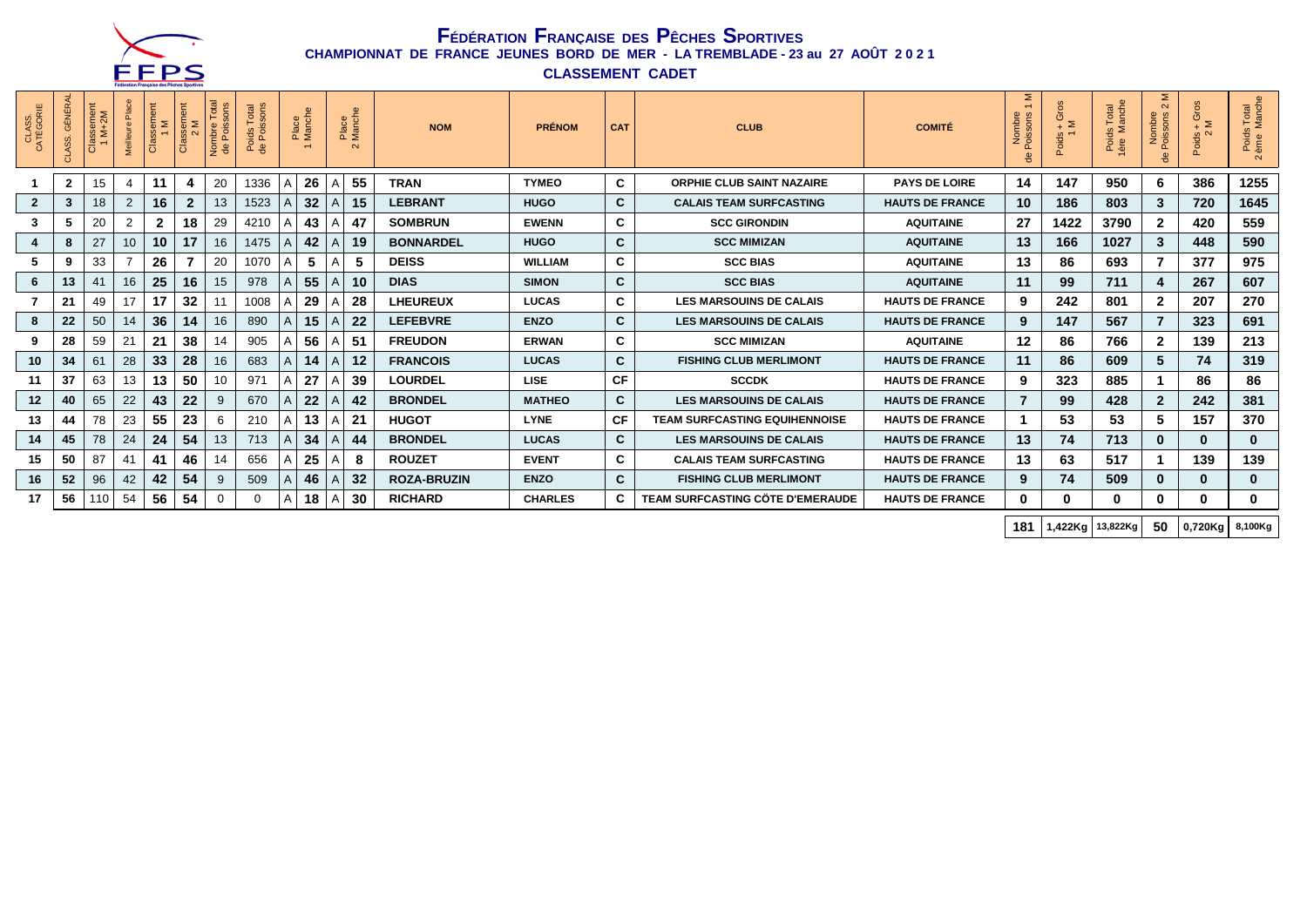

**CLASSEMENT MINIME**

| CLASS.<br>ATÉGORIE | GÉNÉ | emer<br>+2M<br>⊗ ≥ັ |    | Ε<br>$\%$ $-$ | 5 Σ<br>s u<br>ō | otal<br>2C<br>Nombre<br>de Poiss | Total<br>ssons<br>Poids<br>de Poi | Place<br>Manch |   | Place<br>Manche<br>$\sim$ | <b>NOM</b>      | <b>PRÉNOM</b>   | <b>CAT</b> | <b>CLUB</b>                          | <b>COMITÉ</b>           | Σ<br>Nombre<br>Poisson<br>용 | $rac{5}{2}$ | Total<br>anche<br>Poie | Σ<br>$\sim$<br>ons<br>Nombre<br>'Oissons | $+$ Gros<br>Poids -<br>2 | i Total<br>Manche<br>Poids<br>eme<br>$\sim$ |
|--------------------|------|---------------------|----|---------------|-----------------|----------------------------------|-----------------------------------|----------------|---|---------------------------|-----------------|-----------------|------------|--------------------------------------|-------------------------|-----------------------------|-------------|------------------------|------------------------------------------|--------------------------|---------------------------------------------|
|                    | 31   | 61                  | 8  | 53            | 8               |                                  | 565                               | 6              | А | 56                        | <b>BONMORT</b>  | <b>BAPTISTE</b> | М          | <b>LCPA</b>                          | <b>POITOU-CHARENTES</b> | 3                           | 63          | 179                    |                                          | 386                      | 906                                         |
| $\overline{2}$     | 36   | 62                  | 25 | 37            | 25              |                                  | 855                               |                |   | 45                        | <b>DEMARQUE</b> | <b>BRICE</b>    | M          | <b>LES MARSOUINS DE CALAIS</b>       | <b>HAUTS DE FRANCE</b>  | 9                           | 86          | 561                    |                                          | 294                      | 357                                         |
|                    | 41   | 65                  | 31 | 34            | 31              | 13                               | 780                               | 21             | А | 36                        | <b>DUDIT</b>    | <b>LEANNE</b>   | <b>MF</b>  | <b>CNGV SURFCASTING</b>              | <b>PAYS DE LOIRE</b>    | 10                          | 86          | 607                    |                                          | 173                      | 291                                         |
|                    | 43   | 71                  | 33 | 38            | 33              | 10                               | 820                               | 39             |   | 18                        | <b>CAPON</b>    | <b>LUCAS</b>    | M          | <b>TEAM SURFCASTING EQUIHENNOISE</b> | <b>HAUTS DE FRANCE</b>  | 9                           | 74          | 553                    |                                          | 267                      | 267                                         |
|                    | 46   | 78                  | 32 | 32            | 46              |                                  | 751                               | 44             |   | 52                        | <b>AUBERT</b>   | <b>NATHAN</b>   | М          | <b>LCPA</b>                          | <b>POITOU-CHARENTES</b> | 10                          | 74          | 612                    |                                          | 139                      | 139                                         |
| 6                  | 47   | 79                  | 27 | 52            | 27              |                                  | 384                               | 16             |   | 25                        | <b>DUCLOY</b>   | <b>BENOIT</b>   | M          | <b>LE GOELAND BOULONNAIS</b>         | <b>HAUTS DE FRANCE</b>  | 4                           | 118         | 237                    |                                          | 147                      | 347                                         |
|                    | 51   | 88                  | 44 | 44            | 44              |                                  | 574                               | 54             |   | 29                        | <b>WROBEL</b>   | <b>JULES</b>    | М          | <b>LES MARSOUINS DE CALAIS</b>       | <b>HAUTS DE FRANCE</b>  | 8                           | 63          | 417                    |                                          | 157                      | 157                                         |
| 8                  | 53   | 99                  | 45 | 45            | 54              |                                  | 398                               | 9              |   | 20                        | <b>MILLE</b>    | <b>THEO</b>     | M          | LE GOELAND BOULONNAIS                | <b>HAUTS DE FRANCE</b>  | 5                           | 166         | 398                    | $\bf{0}$                                 | $\bf{0}$                 |                                             |
|                    | 54   | 101                 | 47 | 47            | 54              |                                  | 329                               | 50             |   | 34                        | <b>VIOLIER</b>  | <b>ROXANE</b>   | <b>MF</b>  | <b>FISHING CLUB MERLIMONT</b>        | <b>HAUTS DE FRANCE</b>  | 6                           | 63          | 329                    |                                          | 0                        |                                             |
| 10                 | 55   | 103                 | 49 | 54            | 49              | 3                                | 268                               | 35             | A | 24                        | <b>DIAS</b>     | <b>PAULINE</b>  | <b>MF</b>  | <b>SCC BIAS</b>                      | <b>AQUITAINE</b>        | $\mathbf{2}$                | 86          | 160                    |                                          | 108                      | 108                                         |

**66 0,166Kg 4,053Kg 17 0,386Kg 2,572Kg**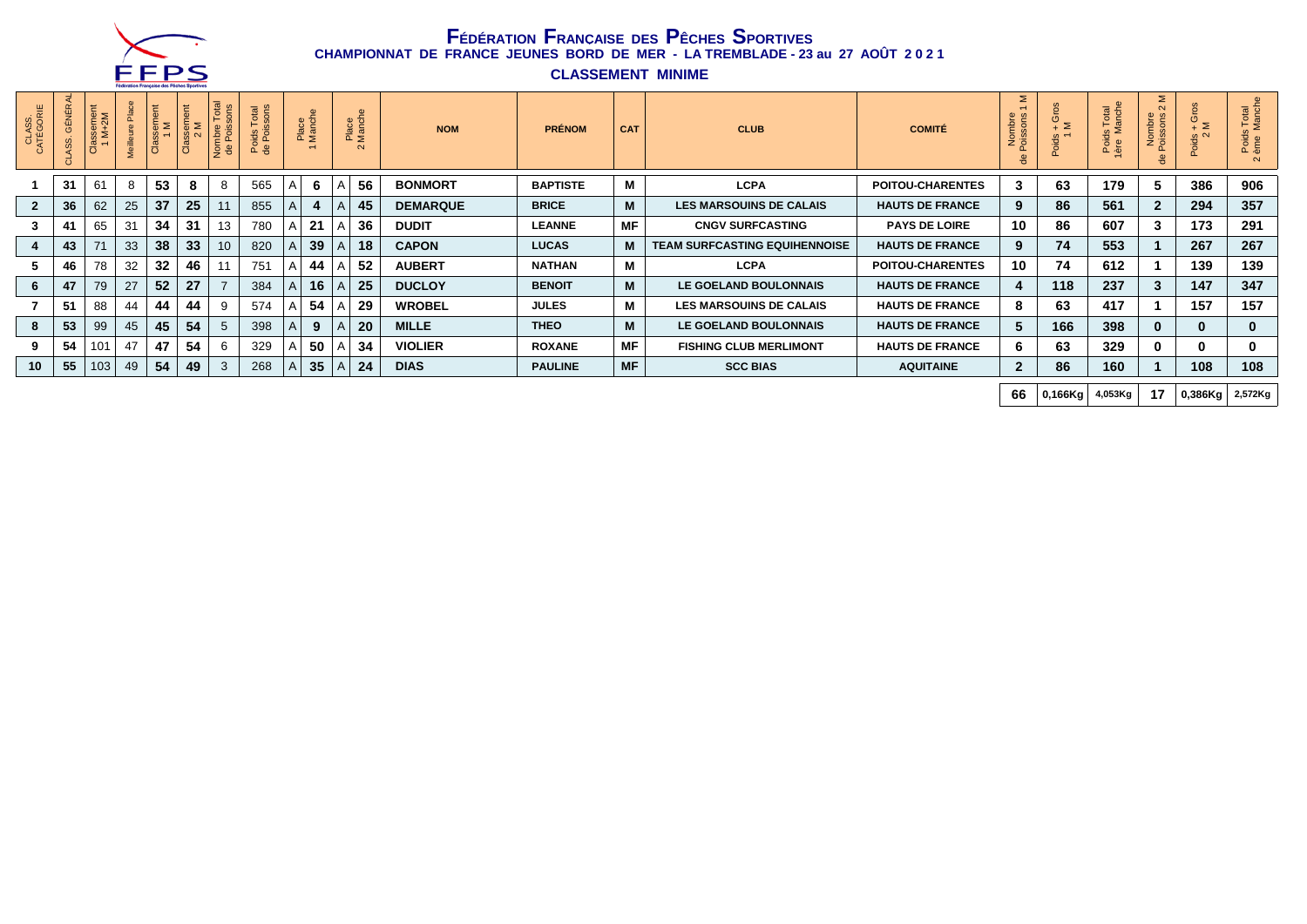

**CLASSEMENT BENJAMIN**

|                    |      |                                |    | <u>Lenn annu Liauðasa nna Leniara ahnistas</u> |                                |                                  |                    |   |                                             |              |                                      |                     |                |            |                                  |                        |                              |               |                                    |                                |                                     |                                                               |
|--------------------|------|--------------------------------|----|------------------------------------------------|--------------------------------|----------------------------------|--------------------|---|---------------------------------------------|--------------|--------------------------------------|---------------------|----------------|------------|----------------------------------|------------------------|------------------------------|---------------|------------------------------------|--------------------------------|-------------------------------------|---------------------------------------------------------------|
| CLASS.<br>ATÉGORIE | ÉNÉI | <b>DE</b><br>2M<br>$rac{1}{2}$ |    | ⊂<br>SS <sub>0</sub><br>ී                      | $\frac{5}{2}$<br>$\frac{a}{c}$ | nbre<br>Pois<br>- 후 <del>명</del> | otal<br>oids<br>PO |   | Place<br>Manche<br>$\overline{\phantom{0}}$ |              | Place<br>Manche<br>$\mathbf{\Omega}$ | <b>NOM</b>          | <b>PRÉNOM</b>  | <b>CAT</b> | <b>CLUB</b>                      | <b>COMITÉ</b>          | Σ<br>Nombre<br>Poissons<br>용 | Σ<br>$\omega$ | Total<br><sup>Ianche</sup><br>Pore | Σ<br>mbre<br>son:<br>së S<br>용 | e<br>–ั ≥<br>$\omega$ $\sim$<br>öio | i Total<br>Manch<br>$\overline{R}$ , $\overline{S}$<br>$\sim$ |
|                    |      | 36                             | 6  | 6                                              | 30 <sup>°</sup>                | 19                               | 1578               |   | 51                                          | A            | 16                                   | <b>FERNANDES</b>    | <b>NOA</b>     | в          | <b>LES MARSOUINS DE CALAIS</b>   | <b>HAUTS DE FRANCE</b> | 17                           | 313           | 1346                               |                                | 232                                 | 293                                                           |
|                    | 14   | 42                             | 3  | 39                                             | 3                              | 14                               | 932                |   | 11                                          |              | 33                                   | <b>ERNST SANTOS</b> | <b>LINO</b>    | в          | <b>LABENNE OCEAN SURFCASTING</b> | <b>AQUITAINE</b>       | 9                            | 114           | 521                                |                                | 411                                 | 1406                                                          |
|                    | 26   | 56                             | 8  | 8                                              | 48                             | 18                               | 1260               |   | 52                                          |              | 9                                    | <b>LEFEBVRE</b>     | <b>LENY</b>    | в          | <b>LES MARSOUINS DE CALAIS</b>   | <b>HAUTS DE FRANCE</b> | 16                           | 186           | 1197                               |                                | 63                                  | 126                                                           |
|                    | 29   | 59                             | 22 | 22                                             | 37                             | 14                               | 924                |   | 31                                          |              | 46                                   | <b>RAMET</b>        | <b>SUZIE</b>   | <b>BF</b>  | <b>GAULE TOUQUETTOISE</b>        | <b>HAUTS DE FRANCE</b> | 12                           | 166           | 748                                |                                | 176                                 | 220                                                           |
|                    | 33   | 61                             | 27 | 27                                             | 34                             | 13                               | 866                |   | 19                                          |              | 38                                   | <b>FALEMPIN</b>     | <b>FLORENT</b> | в          | <b>LES MARSOUINS DE CALAIS</b>   | <b>HAUTS DE FRANCE</b> | 11                           | 86            | 690                                |                                | 176                                 | 239                                                           |
|                    | 35   | 62                             | 19 | 19                                             | 43                             | 12                               | 863                |   | 47                                          |              | $\mathbf{3}$                         | <b>GAMBART</b>      | <b>MAXENCE</b> | в          | <b>TEAM FISHING OUTRELOIS</b>    | <b>HAUTS DE FRANCE</b> | 10                           | 114           | 777                                |                                | 86                                  | 160                                                           |
|                    | 39   | 64                             | 24 | 40                                             | -24                            |                                  | 675                |   | 37                                          | $\mathsf{A}$ |                                      | <b>BONNARDEL</b>    | <b>ARTHUR</b>  | в          | <b>SCC MIMIZAN</b>               | <b>AQUITAINE</b>       | 8                            | 86            | 518                                |                                | 157                                 | 361                                                           |
|                    | 48   | 80                             | 29 | 29                                             | 51                             |                                  | 709                | A | 24                                          |              | 26                                   | <b>LOURDEL</b>      | <b>ALEXIS</b>  | в          | <b>SCCDK</b>                     | <b>HAUTS DE FRANCE</b> | 10                           | 147           | 646                                |                                | 63                                  | 63                                                            |
|                    |      |                                |    |                                                |                                |                                  |                    |   |                                             |              |                                      |                     |                |            |                                  |                        |                              |               |                                    |                                |                                     |                                                               |

**93 0,313Kg 6,443Kg 19 0,411Kg 2,868Kg**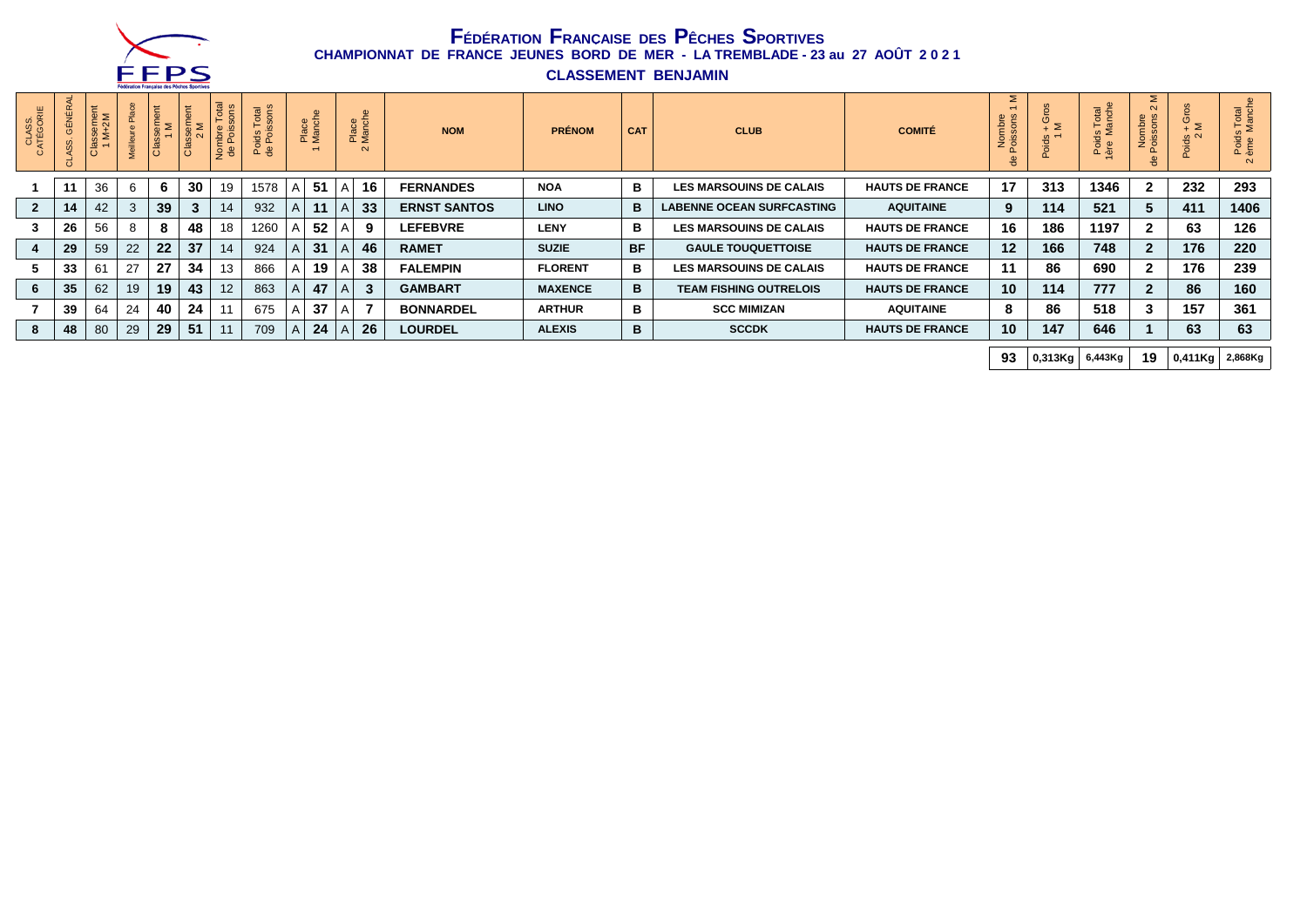

**CLASSEMENT POUSSIN**

|                    |                |                               |    | Lenniques Liquêsse nee Leniere abouture |                                |                    |                     |              |                                                                                     |                                                 |    |                |                |            |                                |                         |                              |     |                      |                                    |                                |                                          |
|--------------------|----------------|-------------------------------|----|-----------------------------------------|--------------------------------|--------------------|---------------------|--------------|-------------------------------------------------------------------------------------|-------------------------------------------------|----|----------------|----------------|------------|--------------------------------|-------------------------|------------------------------|-----|----------------------|------------------------------------|--------------------------------|------------------------------------------|
| CLASS.<br>ATÉGORIE | 戒<br>GÉN<br>SS | Ħ.<br>emer<br>⊗ ≥ັ<br>$\circ$ |    | t<br>$\mathbf{a}$<br>ě                  | こ<br>$\mathbf{a}$<br><u>da</u> | otal<br>$\sqrt{2}$ | otal<br>$E_{\rm B}$ |              | $\bullet$<br>$\overline{\phantom{0}}$<br>Place<br>Manch<br>$\overline{\phantom{0}}$ | $\omega$<br>Place<br>Manch<br>$\mathbf{\Omega}$ |    | <b>NOM</b>     | <b>PRÉNOM</b>  | <b>CAT</b> | <b>CLUB</b>                    | <b>COMITÉ</b>           | Σ<br>Nombre<br>Poissons<br>ᄒ | íΣ  | otal<br>Poie         | ⋝<br>$\sim$<br>Nomb<br>oisso<br>မိ | - ≥<br>$\frac{10}{2}$ $\alpha$ | Total<br>Manch<br>Poid:<br>ème<br>$\sim$ |
|                    | 12             | -37                           | 18 | 18                                      | 19                             | 18                 | 1020                | A            | 3                                                                                   |                                                 |    | <b>SANDRAS</b> | <b>ISY</b>     | PF         | <b>LES MARSOUINS DE CALAIS</b> | <b>HAUTS DE FRANCE</b>  | 13                           | 99  | 778                  |                                    | 242                            | 545                                      |
| $\overline{2}$     | 16             | 43                            | 15 | 28                                      | 15                             | 16                 | 923                 | $\mathsf{A}$ | 12                                                                                  |                                                 | 49 | <b>JOLY</b>    | <b>MAO</b>     | P          | <b>LES MARSOUINS DE CALAIS</b> | <b>HAUTS DE FRANCE</b>  | 10                           | 157 | 656                  |                                    | 267                            | 638                                      |
|                    | 24             | 53                            | 5  | 48                                      | 5                              | 10                 | 574                 |              | 17<br>AΙ                                                                            | -31                                             |    | <b>CHAUVET</b> | <b>TIAGO</b>   | D          | <b>LCPA</b>                    | <b>POITOU-CHARENTES</b> |                              | 99  | 280                  |                                    | 294                            | 1063                                     |
|                    | 42             | 71                            | 21 | 50                                      | 21                             |                    | 643                 | A.           |                                                                                     |                                                 | 35 | <b>RENDERS</b> | <b>ISALINE</b> | <b>PF</b>  | <b>MARSOUINS BOULONNAIS</b>    | <b>HAUTS DE FRANCE</b>  |                              | 63  | 257                  |                                    | 386                            | 449                                      |
|                    | 49             | 82                            | 36 | 46                                      | 36                             |                    | 484                 | A            | 41                                                                                  |                                                 | 13 | <b>MAMELIN</b> | <b>LILIAN</b>  | P          | <b>MARSOUINS BOULONNAIS</b>    | <b>HAUTS DE FRANCE</b>  |                              | 99  | 398                  |                                    | 86                             | 223                                      |
|                    |                |                               |    |                                         |                                |                    |                     |              |                                                                                     |                                                 |    |                |                |            |                                |                         |                              |     |                      |                                    |                                |                                          |
|                    |                |                               |    |                                         |                                |                    |                     |              |                                                                                     |                                                 |    |                |                |            |                                |                         | 38                           |     | $0,157$ Kg   2,369Kg | 22                                 | $ 0,386$ Kg $ 2,918$ Kg        |                                          |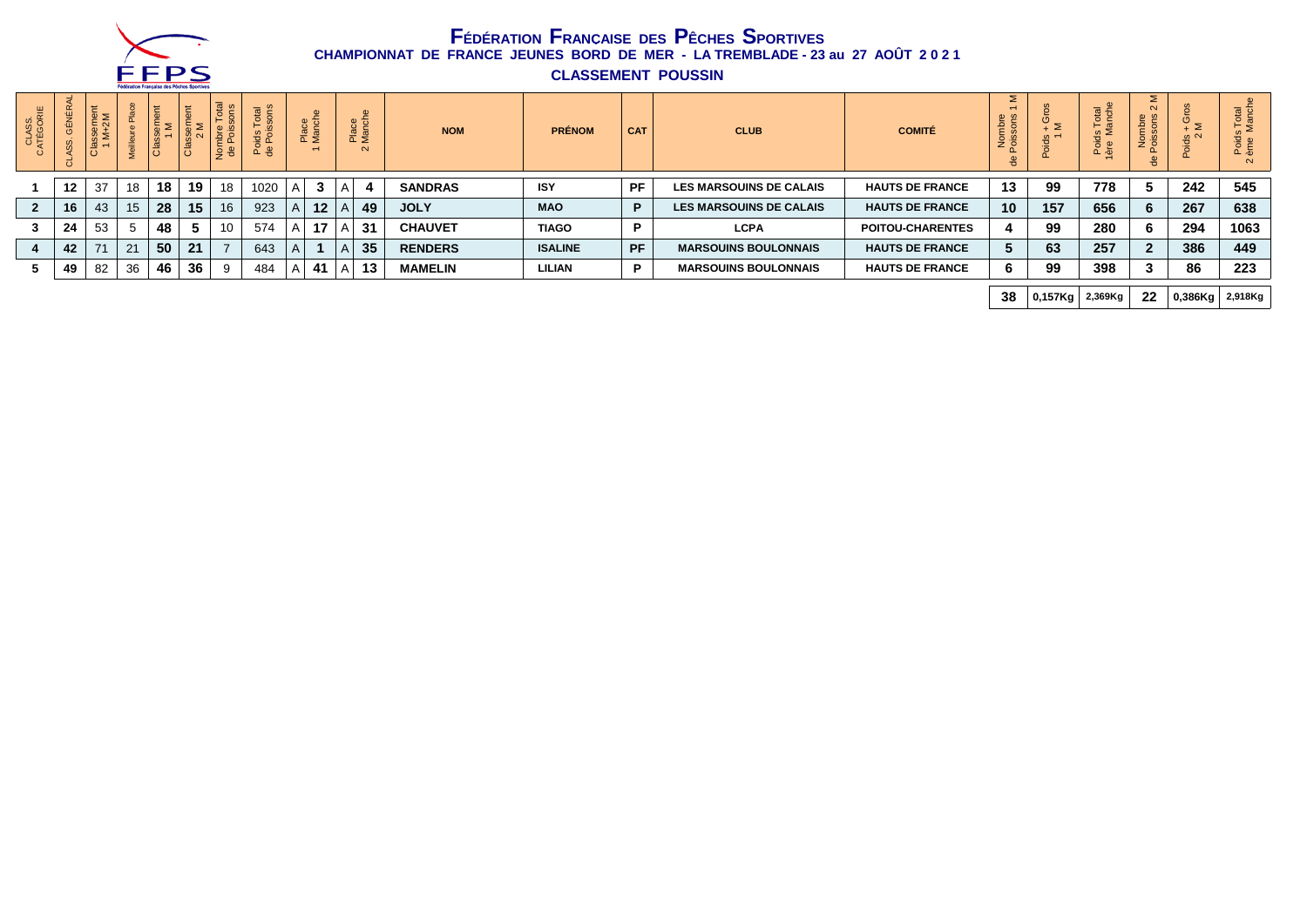# *Championnat de France Bord de Mer Jeunes 2021*

# *LA TREMBLADE 23 au 27 AOÛT 2 0 2 1*

| -<br>ASSEMEN<br>$\mathbf{a}$<br><b>n</b><br>$\overline{\phantom{a}}$<br><b>PRÉNOM</b><br><b>CAT</b><br><b>NOM</b><br>$\omega$<br>⋍<br>œ<br>œ<br>-<br>SS <sub>0</sub><br>-<br>u<br><b>m</b><br>w<br>w<br>$\overline{\phantom{a}}$<br>-<br>ಕ | <b>COMITÉ</b><br><b>CLUB</b> |
|--------------------------------------------------------------------------------------------------------------------------------------------------------------------------------------------------------------------------------------------|------------------------------|
|--------------------------------------------------------------------------------------------------------------------------------------------------------------------------------------------------------------------------------------------|------------------------------|

### *Classement toutes catégories*

| 3  | 12 |    | <b>LEBAS</b>   | <b>MAXIME</b> |   | <b>ORPHIE CLUB SAINT NAZAIRE</b> | <b>PAYS DE LOIRE</b>   |
|----|----|----|----------------|---------------|---|----------------------------------|------------------------|
| 5  | 44 |    | TRAN           | TYMEO         | ⌒ | <b>ORPHIE CLUB SAINT NAZAIRE</b> | <b>PAYS DE LOIRE</b>   |
| 8  | 16 | ◠  | <b>LEBRANT</b> | <b>HUGO</b>   |   | <b>CALAIS TEAM SURFCASTING</b>   | <b>HAUTS DE FRANCE</b> |
| ۱9 |    | 10 | <b>BONAMY</b>  | <b>MATHEO</b> |   | <b>ORPHIE CLUB SAINT NAZAIRE</b> | <b>PAYS DE LOIRE</b>   |
| 20 |    | 18 | <b>SOMBRUN</b> | <b>EWENN</b>  | ື | <b>SCC GIRONDIN</b>              | <b>AQUITAINE</b>       |

### *Classement Juniors*

| 12 | 12 |                | LEBAS           | <b>MAXIME</b>     |           | <b>ORPHIE CLUB SAINT NAZAIRE</b> | <b>PAYS DE LOIRE</b>    |
|----|----|----------------|-----------------|-------------------|-----------|----------------------------------|-------------------------|
| 19 |    | 10             | <b>BONAMY</b>   | <b>MATHEO</b>     |           | <b>ORPHIE CLUB SAINT NAZAIRE</b> | <b>PAYS DE LOIRE</b>    |
| 26 | 20 |                | <b>DECOSTER</b> | <b>MAXIMILIEN</b> |           | <b>SCCDK</b>                     | <b>HAUTS DE FRANCE</b>  |
| ົ  |    | 26             | <b>AUBERT</b>   | <b>NATHAN</b>     |           | <b>LCPA</b>                      | <b>POITOU-CHARENTES</b> |
| 34 | 23 | $\overline{A}$ | <b>DEISS</b>    | <b>EMMA</b>       | <b>JF</b> | <b>SCC BIAS</b>                  | <b>AQUITAINE</b>        |

### *Classement Cadets*

| 15        |    |    | TRAN             | <b>TYMEO</b>   | <b>ORPHIE CLUB SAINT NAZAIRE</b> | <b>PAYS DE LOIRE</b>   |
|-----------|----|----|------------------|----------------|----------------------------------|------------------------|
| 18        | 16 |    | <b>_EBRANT</b>   | <b>HUGO</b>    | <b>CALAIS TEAM SURFCASTING</b>   | <b>HAUTS DE FRANCE</b> |
| ററ        |    | 18 | <b>SOMBRUN</b>   | <b>EWENN</b>   | <b>SCC GIRONDIN</b>              | <b>AQUITAINE</b>       |
| $\sim$    | n  | -- | <b>BONNARDEL</b> | <b>HUGO</b>    | <b>SCC MIMIZAN</b>               | <b>AQUITAINE</b>       |
| ົດລ<br>vu | 26 |    | <b>DEISS</b>     | <b>WILLIAM</b> | <b>SCC BIAS</b>                  | <b>AQUITAINE</b>       |

### *Classement Minimes*

| 61 | 53 |    | <b>BONMORT</b>  | <b>BAPTISTE</b> | M         | <b>LCPA</b>                        | <b>POITOU-CHARENTES</b> |
|----|----|----|-----------------|-----------------|-----------|------------------------------------|-------------------------|
| ഹ  | דפ | 25 | <b>DEMARQUE</b> | <b>BRICE</b>    | M         | <b>LES MARSOUINS DE CALAIS</b>     | <b>HAUTS DE FRANCE</b>  |
| 65 | 34 | 31 | <b>DUDIT</b>    | <b>LEANNE</b>   | <b>MF</b> | <b>CNGV SURFCASTING</b>            | <b>PAYS DE LOIRE</b>    |
|    | 38 | 33 | <b>CAPON</b>    | <b>LUCAS</b>    | M         | <b>EAM SURFCASTING EQUIHENNOIS</b> | <b>HAUTS DE FRANCE</b>  |
| 78 | つつ | 46 | <b>AUBERT</b>   | <b>NATHAN</b>   | M         | LCPA                               | <b>POITOU-CHARENTES</b> |

### *Classement Benjamins*

| 36             |    | 30 | <b>FERNANDES</b>    | <b>NOA</b>     | в<br>D    | <b>LES MARSOUINS DE CALAIS</b>   | <b>HAUTS DE FRANCE</b> |
|----------------|----|----|---------------------|----------------|-----------|----------------------------------|------------------------|
| 42             | 39 |    | <b>ERNST SANTOS</b> | ∟INO           | в         | <b>LABENNE OCEAN SURFCASTING</b> | <b>AQUITAINE</b>       |
| 56             |    | 48 | <b>LEFEBVRE</b>     | LENY           | В         | <b>LES MARSOUINS DE CALAIS</b>   | <b>HAUTS DE FRANCE</b> |
| 59             | ^^ | 37 | <b>RAMET</b>        | <b>SUZIE</b>   | <b>BF</b> | <b>GAULE TOUQUETTOISE</b>        | <b>HAUTS DE FRANCE</b> |
| C <sub>1</sub> |    | 34 | <b>FALEMPIN</b>     | <b>FLORENT</b> | В         | <b>LES MARSOUINS DE CALAIS</b>   | <b>HAUTS DE FRANCE</b> |

#### *Classement Poussins*

| 27             | 18 | 19       | <b>SANDRAS</b> | ISY            | DE | <b>LES MARSOUINS DE CALAIS</b> | <b>HAUTS DE FRANCE</b>  |
|----------------|----|----------|----------------|----------------|----|--------------------------------|-------------------------|
| 43             | 28 | 15<br>IJ | <b>JOLY</b>    | MAO            |    | <b>LES MARSOUINS DE CALAIS</b> | <b>HAUTS DE FRANCE</b>  |
| <b>ΓΩ</b><br>ິ | 48 |          | <b>CHAUVET</b> | TIAGO          | D  | <b>LCPA</b>                    | <b>POITOU-CHARENTES</b> |
|                | 50 | 21       | <b>RENDERS</b> | <b>ISALINE</b> | PF | <b>MARSOUINS BOULONNAIS</b>    | <b>HAUTS DE FRANCE</b>  |
| 82             | 46 | 36       | <b>MAMELIN</b> | LILIAN.        | в  | <b>MARSOUINS BOULONNAIS</b>    | <b>HAUTS DE FRANCE</b>  |

Vainqueur 1ère Manche : Nathan AUBERT LCPA

**plus gros poisson : Ewenn SOMBRUN SCC GIRONDIN Pastenague 1422g (58cm) plus grand nombre de poissons : Tom PERTHUY ESPADONS CHAUMOIS 35 prises** Vainqueur 2ème Manche : Maxime LEBAS ORPHIE CLUB ST-NAZAIRE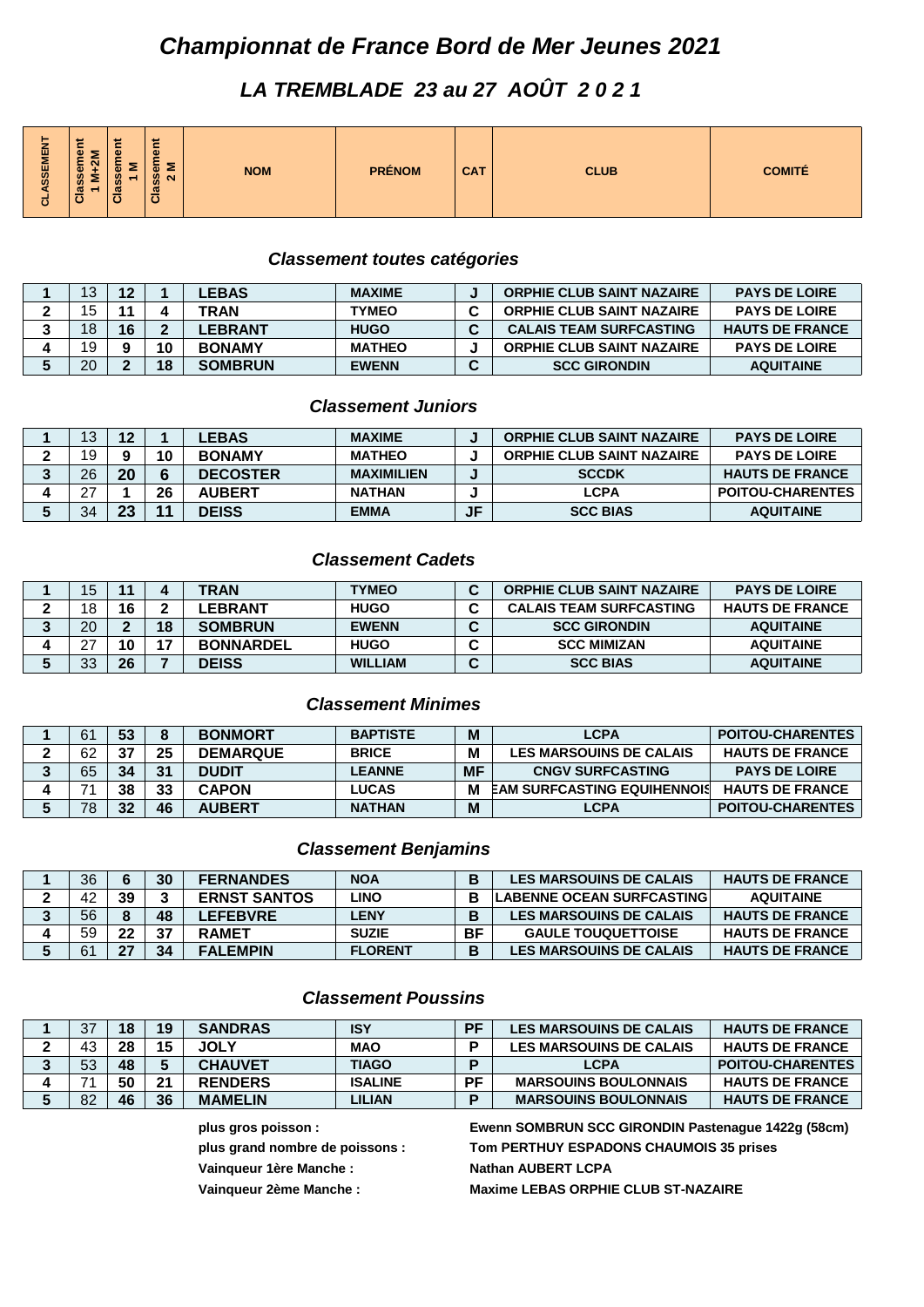| CLASS.         | <b>TOTAL</b>   | <b>CLASSEMENT</b><br>GÉNÉRAL | <b>NOM</b>         | <b>PRÉNOM</b>     | <b>CAT</b>  | <b>CLUB</b>                          | <b>COMITÉ</b>           |
|----------------|----------------|------------------------------|--------------------|-------------------|-------------|--------------------------------------|-------------------------|
|                |                | 1                            | <b>LEBAS</b>       | <b>MAXIME</b>     | J           | <b>ORPHIE CLUB SAINT NAZAIRE</b>     | <b>PAYS DE LOIRE</b>    |
| 1              | $\overline{7}$ | $\mathbf{2}$                 | <b>TRAN</b>        | <b>TYMEO</b>      | $\mathbf c$ | <b>ORPHIE CLUB SAINT NAZAIRE</b>     | <b>PAYS DE LOIRE</b>    |
|                |                | 4                            | <b>BONAMY</b>      | <b>MATHEO</b>     | J           | <b>ORPHIE CLUB SAINT NAZAIRE</b>     | <b>PAYS DE LOIRE</b>    |
|                |                | 9                            | <b>DEISS</b>       | <b>WILLIAM</b>    | $\mathbf c$ | <b>SCC BIAS</b>                      | <b>AQUITAINE</b>        |
| $\mathbf{2}$   | 32             | 10                           | <b>DEISS</b>       | <b>EMMA</b>       | <b>JF</b>   | <b>SCC BIAS</b>                      | <b>AQUITAINE</b>        |
|                |                | 13                           | <b>DIAS</b>        | <b>SIMON</b>      | $\mathbf c$ | <b>SCC BIAS</b>                      | <b>AQUITAINE</b>        |
|                |                | 11                           | <b>FERNANDES</b>   | <b>NOA</b>        | B           | <b>LES MARSOUINS DE CALAIS</b>       | <b>HAUTS DE FRANCE</b>  |
| 3              | 39             | 12                           | <b>SANDRAS</b>     | <b>ISY</b>        | PF          | <b>LES MARSOUINS DE CALAIS</b>       | <b>HAUTS DE FRANCE</b>  |
|                |                | 16                           | <b>JOLY</b>        | <b>MAO</b>        | P           | <b>LES MARSOUINS DE CALAIS</b>       | <b>HAUTS DE FRANCE</b>  |
|                |                | $\overline{7}$               | <b>AUBERT</b>      | <b>NATHAN</b>     | J           | <b>LCPA</b>                          | <b>POITOU-CHARENTES</b> |
| 4              | 50             | 19                           | <b>BONMORT</b>     | <b>RAPHAEL</b>    | J           | <b>LCPA</b>                          | <b>POITOU-CHARENTES</b> |
|                |                | 24                           | <b>CHAUVET</b>     | <b>TIAGO</b>      | P           | <b>LCPA</b>                          | <b>POITOU-CHARENTES</b> |
|                |                | 5                            | <b>SOMBRUN</b>     | <b>EWENN</b>      | $\mathbf c$ | <b>SCC GIRONDIN</b>                  | <b>AQUITAINE</b>        |
| 5              | 58             | 15                           | <b>PORTELLI</b>    | <b>SALOME</b>     | <b>JF</b>   | <b>SCC GIRONDIN</b>                  | <b>AQUITAINE</b>        |
|                |                | 38                           | <b>BELTRAN</b>     | <b>KASSY</b>      | <b>JF</b>   | <b>SCC GIRONDIN</b>                  | <b>AQUITAINE</b>        |
|                |                | 8                            | <b>BONNARDEL</b>   | <b>HUGO</b>       | $\mathbf c$ | <b>SCC MIMIZAN</b>                   | <b>AQUITAINE</b>        |
| 6              | 75             | 28                           | <b>FREUDON</b>     | <b>ERWAN</b>      | $\mathbf c$ | <b>SCC MIMIZAN</b>                   | <b>AQUITAINE</b>        |
|                |                | 39                           | <b>BONNARDEL</b>   | <b>ARTHUR</b>     | B           | <b>SCC MIMIZAN</b>                   | <b>AQUITAINE</b>        |
|                |                | 23                           | <b>GUERVILLE</b>   | <b>YONI</b>       | J           | <b>GAULE TOUQUETTOISE</b>            | <b>HAUTS DE FRANCE</b>  |
| $\overline{7}$ | 82             | 29                           | <b>RAMET</b>       | <b>SUZIE</b>      | <b>BF</b>   | <b>GAULE TOUQUETTOISE</b>            | <b>HAUTS DE FRANCE</b>  |
|                |                | 30                           | <b>DACHICOURT</b>  | <b>LAURE</b>      | <b>JF</b>   | <b>GAULE TOUQUETTOISE</b>            | <b>HAUTS DE FRANCE</b>  |
|                |                | 6                            | <b>DECOSTER</b>    | <b>MAXIMILIEN</b> | J           | <b>SCCDK</b>                         | <b>HAUTS DE FRANCE</b>  |
| 8              | 91             | 37                           | <b>LOURDEL</b>     | <b>LISE</b>       | <b>CF</b>   | <b>SCCDK</b>                         | <b>HAUTS DE FRANCE</b>  |
|                |                | 48                           | <b>LOURDEL</b>     | <b>ALEXIS</b>     | B           | <b>SCCDK</b>                         | <b>HAUTS DE FRANCE</b>  |
|                |                | 25                           | <b>CASCINO</b>     | <b>LUNA</b>       | <b>JF</b>   | <b>TEAM SURFCASTING EQUIHENNOISE</b> | <b>HAUTS DE FRANCE</b>  |
| 9              | 112            | 43                           | <b>CAPON</b>       | <b>LUCAS</b>      | M           | <b>TEAM SURFCASTING EQUIHENNOISE</b> | <b>HAUTS DE FRANCE</b>  |
|                |                | 44                           | <b>HUGOT</b>       | <b>LYNE</b>       | <b>CF</b>   | <b>TEAM SURFCASTING EQUIHENNOISE</b> | <b>HAUTS DE FRANCE</b>  |
|                |                | 34                           | <b>FRANCOIS</b>    | <b>LUCAS</b>      | $\mathbf c$ | <b>FISHING CLUB MERLIMONT</b>        | <b>HAUTS DE FRANCE</b>  |
| 10             | 140            | 52                           | <b>ROZA-BRUZIN</b> | <b>ENZO</b>       | $\mathbf c$ | <b>FISHING CLUB MERLIMONT</b>        | <b>HAUTS DE FRANCE</b>  |
|                |                | 54                           | <b>VIOLIER</b>     | <b>ROXANE</b>     | MF          | <b>FISHING CLUB MERLIMONT</b>        | <b>HAUTS DE FRANCE</b>  |